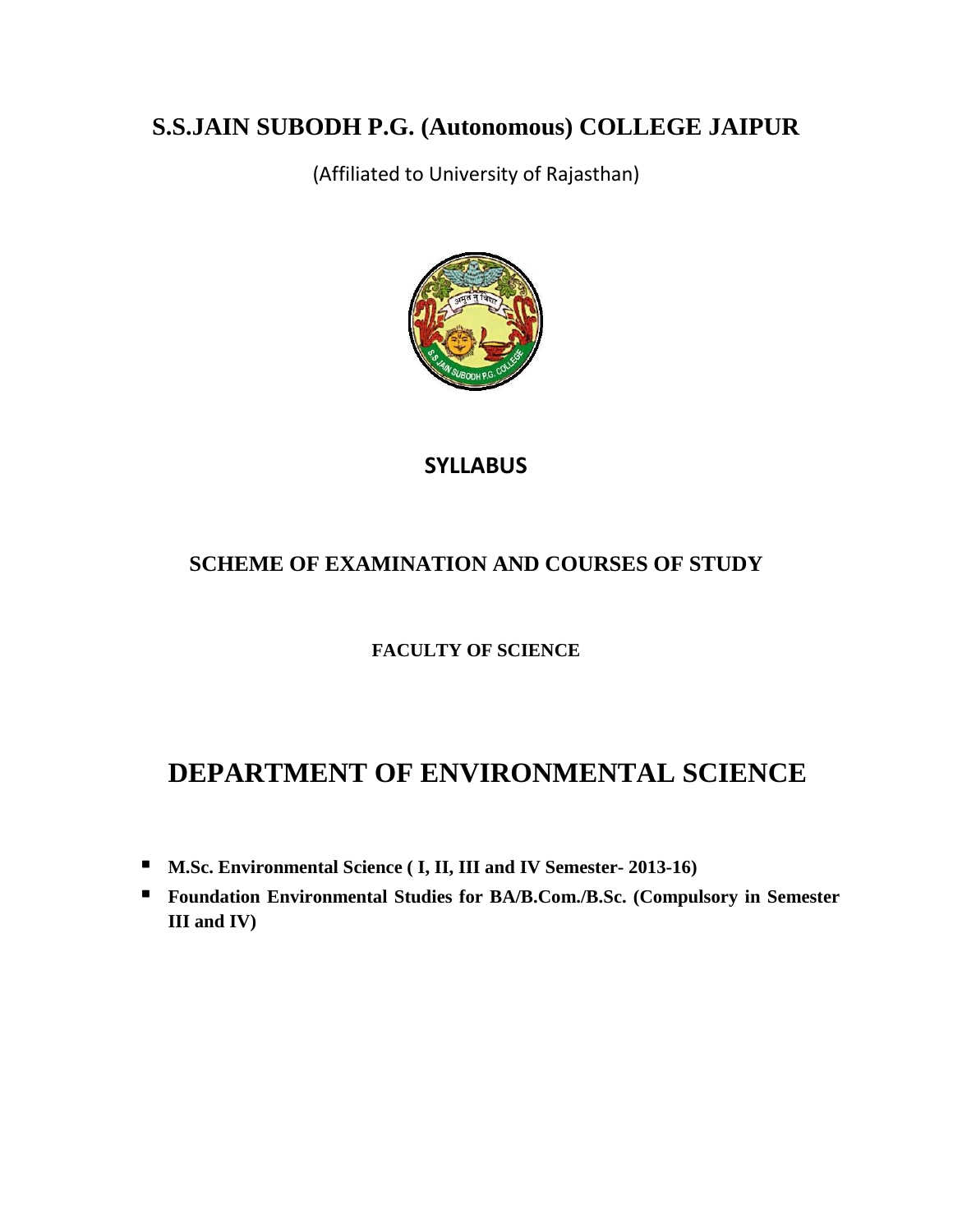# **Contents:**

- **1. OBJECTIVES**
- **2. ELIGIBILITY**

# **3. SCHEME OF EXAMINATION**

# **4. SEMESTER STRUCTURE**

# **Objectives:**

M.Sc. Environmental Science is an interdisciplinary program with an emphasis on environmental analyses, pollution control, climate changes, and impact assessment. The main objectives of the course are:

- To impart knowledge of environmental problems of regional and global scale;
- To train the students for scientific analysis of environmental components for critical understanding, efficient environmental decision-making and management.
- To prepare them for global competence for career options in education, research, industries, consultancy, environmental journalism etc.
- To train the students for Environmental Impact Assessment and for management systems
- To understand the impacts of climate change to develop mitigation strategies
- To prepare students for designing, conducting independent research in the area of their interest.
- To sensitize students towards developing the earth as a green planet for a clean habitat for all living forms.

# **Eligibility:**

A candidate who has secured more than 55% or CGPA of 3.5 in the UGC Seven Point scale [ 36% or Pass marks for SC/ST/Non-creamy layer OBC/SBC] or equivalent in the Bachelor degree in Science or Engineering or Technology or Medicine or Pharmaceutical Science shall be eligible for admission to First Semester of a Master of Environmental Science course. For candidates from outside state of Rajasthan 60% or CGPA of 4.0 in the UGC Seven Point Scale will be applicable irrespective of the category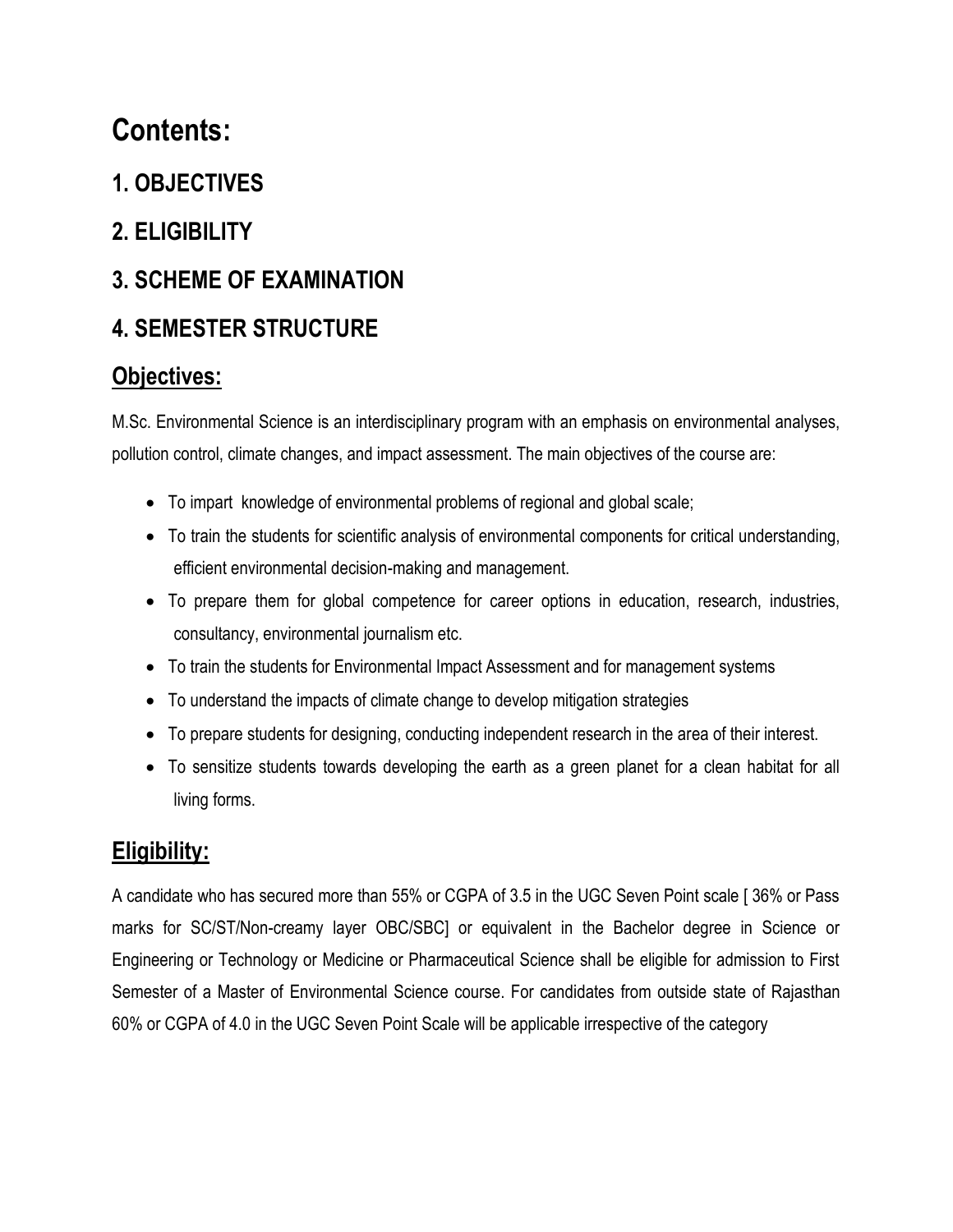## **Scheme of Examination:**

- **1.** Each theory paper carries 100 marks. The internal assessment will be 30 marks and EoSE shall carry 70 marks. The EoSE will be of 3 hours duration. There will be a practical examination of 200 marks in all Semester
- **2.** There will be two parts in EoSE theory paper. Part 'A' of theory paper shall contain 10 Short Answer Questions of 14 marks, based on knowledge, understanding and applications of the topics/texts covered in the syllabus. Candidate has to attempt seven questions out of 10 and each question will carry two marks for correct answer.
- **3.** Parts "B" of EoSE theory paper will consisting of four questions from each unit with internal choice of 14 mark each. The limit of answer will be five pages.
- **4.** Each Laboratory EoSE will be of four hour durations and involve laboratory experiments/exercises/ Seminar presentation / Synopsis presentation/Project work or field study / Industrial Training/ consultancy training and viva-voce examination consisting of 200 Marks.
- **5.** The aim of Project work or field study / Industrial Training/ consultancy training is to introduce students to research methodology in the subject and prepare them for pursuing research in theoretical or experimental or computational areas of the subject. The project work or Field Study is to be undertaken under guidance jointly by Head of the Department and a senior faculty or a Scientist or any other suitable person with proven research excellence in the concerned field of study. Project work or field study / Industrial Training/ consultancy training can also be taken up in an outside institution of repute Department. The guide will make continuous internal assessment of the Project work or field study / Industrial Training/ Consultancy training.. EoSE for Project work or field study / Industrial Training/ consultancy training and seminar will be held at department of the college by a board of three examiners consisting of HoD, two senior faculty of the department or expert from interdisciplinary department of the institution.
- **6.** Supplementary/ due paper/ special examinations will be resolute as per the institutions autonomous rules
- **7.** Grade/CGPA/percentage/division will be decided as per the autonomous guidelines of the institution.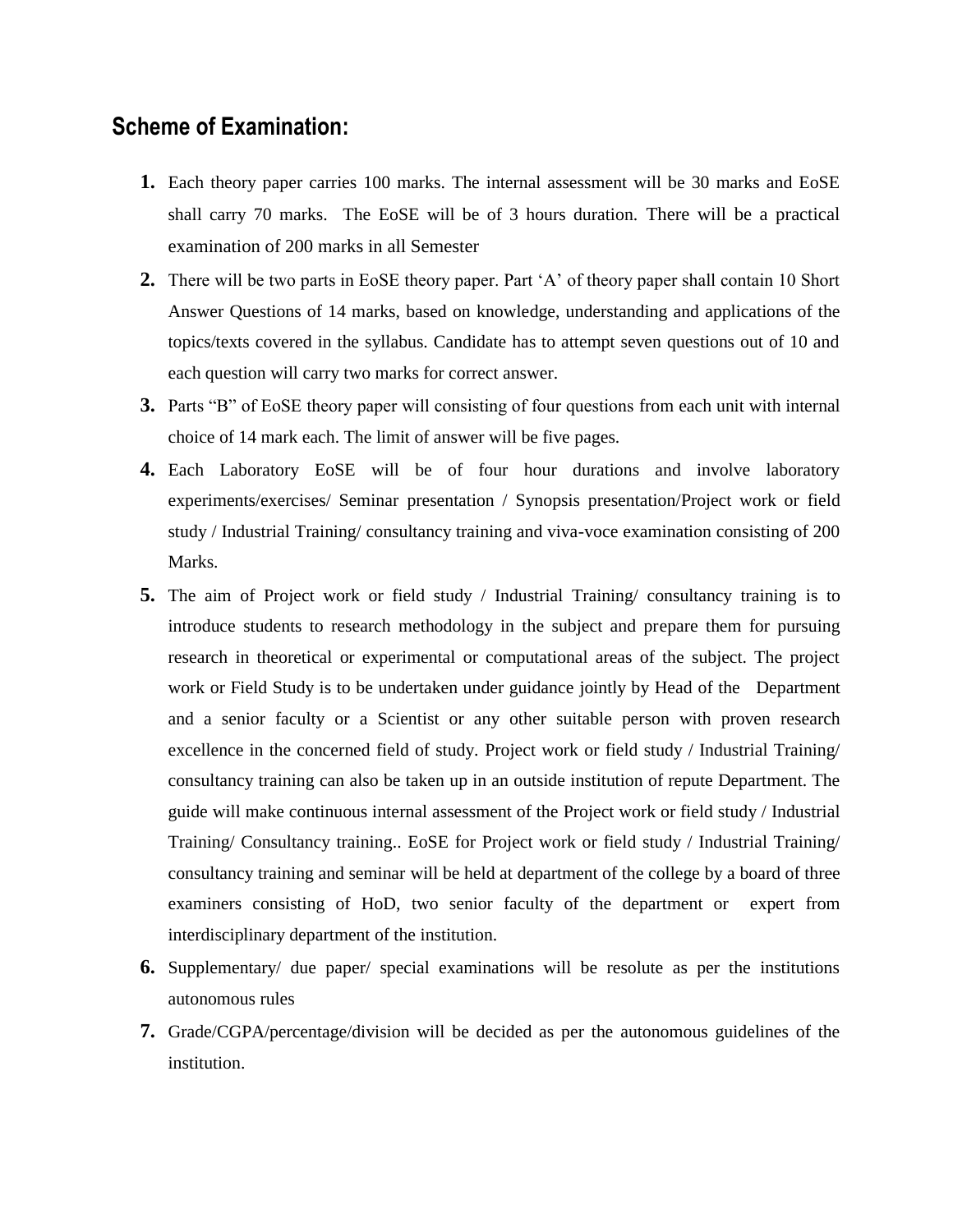## **M. Sc. I Semester**

## **Max.Marks (Theory): 400**

| <b>Nomenclature</b> |                                                       |                                              | External/<br><b>Theories</b> | Internal /<br><b>Theories</b> | <b>Total</b><br><b>Max</b><br><b>Marks</b> | <b>Total</b><br>Mini.<br><b>Marks</b> |  |  |
|---------------------|-------------------------------------------------------|----------------------------------------------|------------------------------|-------------------------------|--------------------------------------------|---------------------------------------|--|--|
| <b>MES 101</b>      | Paper I                                               | Ecology and Ecosystem                        | 70                           | 30                            | 100                                        | 40                                    |  |  |
| <b>MES</b> 102      | Paper II                                              | <b>Biodiversity and Conservation</b>         | 70                           | 30                            | 100                                        | 40                                    |  |  |
| <b>MES</b> 103      | Paper III                                             | Environmental<br>Pollution<br>and<br>Health  | 70                           | 30                            | 100                                        | 40                                    |  |  |
| <b>MES</b> 104      | Paper IV                                              | Environmental Issues: Regional<br>and Global | 70                           | 30                            | 100                                        | 40                                    |  |  |
|                     | MES 111Practical: Based on Theory Paper Max Marks 200 |                                              |                              |                               |                                            |                                       |  |  |
|                     | Experimental work   80                                |                                              |                              | 60                            | 200                                        | 80                                    |  |  |
| Seminar             |                                                       |                                              |                              | 60                            |                                            |                                       |  |  |

## **M.Sc. II Semester**

| <b>Nomenclature</b>                                    |           |                                    | External/       | <b>Internal</b> | <b>Total</b> | <b>Total</b> |
|--------------------------------------------------------|-----------|------------------------------------|-----------------|-----------------|--------------|--------------|
|                                                        |           |                                    | <b>Theories</b> | / Theories      | Max.         | Mini.        |
|                                                        |           |                                    |                 |                 | <b>Marks</b> | <b>Marks</b> |
| <b>MES 201</b>                                         | Paper I   | Occupational Health Safety and     | 70              | 30              | 100          | 40           |
|                                                        |           | <b>Waste Management</b>            |                 |                 |              |              |
| <b>MES 202</b>                                         | Paper II  | <b>Environmental Policies,</b>     | 70              | 30              | 100          | 40           |
|                                                        |           | Legislation and Ethics             |                 |                 |              |              |
| <b>MES 203</b>                                         | Paper III | <b>Environmental Chemistry</b>     | 70              | 30              | 100          | 40           |
| <b>MES 204</b>                                         | Paper IV  | <b>Environmental Disasters and</b> | 70              | 30              | 100          | 40           |
|                                                        |           | Management                         |                 |                 |              |              |
| MES 211 Practical: Based on Theory Paper Max Marks 200 |           |                                    |                 |                 |              |              |
|                                                        |           | Experimental work                  | -80             | 60              | 200          | 80           |
|                                                        |           | Seminar                            |                 | 60              |              |              |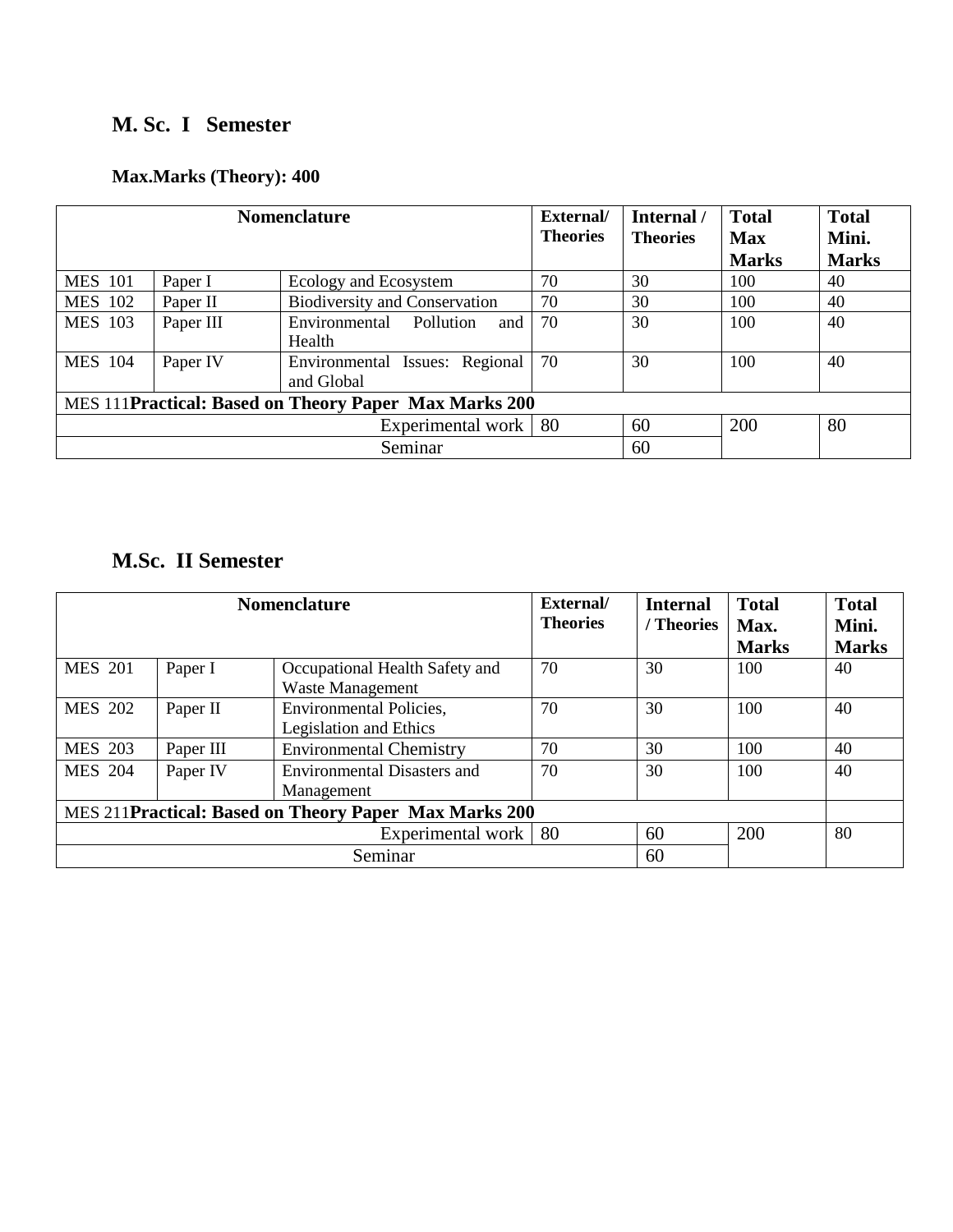## **M.Sc. III Semester**

| <b>Nomenclature</b>                                   |                                                   |                                     | External/<br><b>Theories</b> | <b>Internal</b><br>/ Theories | <b>Total Max.</b><br><b>Marks</b> | <b>Total</b><br>Mini. |  |
|-------------------------------------------------------|---------------------------------------------------|-------------------------------------|------------------------------|-------------------------------|-----------------------------------|-----------------------|--|
|                                                       |                                                   |                                     |                              |                               |                                   | <b>Marks</b>          |  |
| <b>MES 301</b>                                        | Paper I                                           | Instrumentation for Environmental   | 70                           | 30                            | 100                               | 40                    |  |
|                                                       |                                                   | Monitoring and Analysis             |                              |                               |                                   |                       |  |
| <b>MES 302</b>                                        | Paper II                                          | <b>Environmental Bioremediation</b> | 70                           | 30                            | 100                               | 40                    |  |
|                                                       |                                                   | Process and Technology              |                              |                               |                                   |                       |  |
| <b>MES 303</b>                                        | Paper III                                         | <b>Pollution Control Technology</b> | 70                           | 30                            | 100                               | 40                    |  |
| <b>MES 304</b>                                        | Paper IV                                          | Statistics, Environmental           | 70                           | 30                            | 100                               | 40                    |  |
|                                                       |                                                   | Modeling and Research               |                              |                               |                                   |                       |  |
|                                                       |                                                   | Methodology                         |                              |                               |                                   |                       |  |
| MES 311Practical: Based on Theory Paper Max Marks 200 |                                                   |                                     |                              |                               |                                   |                       |  |
|                                                       | Experimental work                                 |                                     |                              | 60                            | 200                               | 80                    |  |
|                                                       | Synopsis Preparation of Minor/Major Research work |                                     | 60                           |                               |                                   |                       |  |

## **Max. Marks Theory Papers: 400**

## **M.Sc. IV Semester**

## **Max. Marks Theory Papers: 400**

| <b>Nomenclature</b> |                                                         |                                            | External/<br><b>Theories</b> | <b>Internal</b><br>/Theories | <b>Total Max.</b><br><b>Marks</b> | <b>Total</b><br>Mini. |  |  |  |
|---------------------|---------------------------------------------------------|--------------------------------------------|------------------------------|------------------------------|-----------------------------------|-----------------------|--|--|--|
|                     |                                                         |                                            |                              |                              |                                   | <b>Marks</b>          |  |  |  |
| <b>MES 401</b>      | Paper I                                                 | <b>Environmental Impact Assessment and</b> | 70                           | 30                           | 100                               | 40                    |  |  |  |
|                     |                                                         | Sustainable Development                    |                              |                              |                                   |                       |  |  |  |
| <b>MES 402</b>      | Paper II                                                | <b>Environmental Clearance and</b>         | 70                           | 30                           | 100                               | 40                    |  |  |  |
|                     |                                                         | Environmental Audit                        |                              |                              |                                   |                       |  |  |  |
| <b>MES 403</b>      | Paper                                                   | Remote sensing & GIS FOR                   | 70                           | 30                           | 100                               | 40                    |  |  |  |
|                     | Ш                                                       | <b>Environmental Science</b>               |                              |                              |                                   |                       |  |  |  |
| <b>MES 404</b>      | Paper                                                   | <b>Energy and Environment</b>              | 70                           | 30                           | 100                               | 40                    |  |  |  |
|                     | IV                                                      |                                            |                              |                              |                                   |                       |  |  |  |
|                     | MES 411Practical: Based on Theory Paper, Max Marks: 200 |                                            |                              |                              |                                   |                       |  |  |  |
|                     |                                                         | Experimental work                          | 80                           | 60                           | 200                               | 80                    |  |  |  |
|                     |                                                         | Industrial Training / Minor Research work  |                              | 60                           |                                   |                       |  |  |  |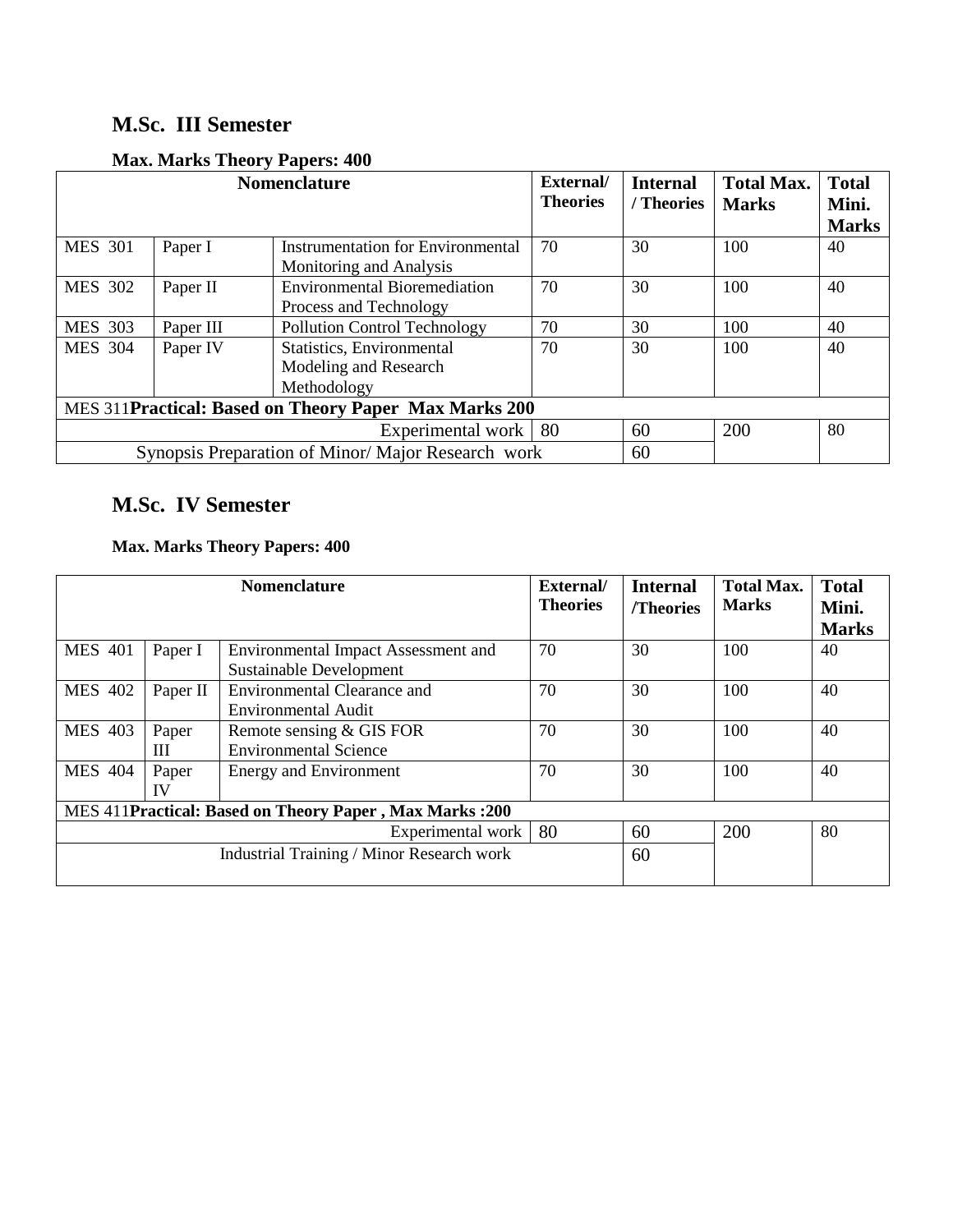**Semester Structure:** The details of the courses with code, title assign are as given below.

## **M.Sc. Environmental Science**

**Duration:** 4 Semesters (2 Years)

## **Semester –I**

MES101-Paper-I: Ecology and Ecosystem MES102-Paper-II: Biodiversity and Conservation MES103-Paper III: Environmental Pollution and Health MES104-Paper IV: Environmental Issues: Regional and Global **MES111-Practical: Based on Theory Papers**

## **Semester –II**

MES201-Paper-I: Occupational Health Safety and Waste Management MES202-Paper-II: Environmental Policies, Legislation and Ethics MES203Paper III: Environmental Chemistry MES204-Paper IV: Environmental Disasters and Management **MES211-Practical: Based on Theory Papers**

## **Semester –III**

MES301-Paper-I: Instrumentation for Environmental Monitoring and Analysis MES302-Paper-II: Environmental Bioremediation Process and Technology MES303-Paper III: Pollution Control Technology MES304-Paper IV: Statistics, Environmental Modeling and Research Methodology **MES311-Practical: Based on Theory Papers Practical: Synopsis Preparation + Design of r Project work and Its Power point presentation** 

## **Semester –IV**

MES401-Paper-I: Environmental Impact Assessment and Sustainable Development MES402-Paper-II: Environmental Clearance and Environmental Audit MES403-Paper III: Remote sensing & GIS for Environmental Science MES404Paper IV: Energy and Environment MES411-Practical: Based on Theory Papers/ Based on Industrial Tanning/ Survey work/Lab work/ Minor Research Work/Project work

# **Abbreviations Used:**

## **Course Category**

CCC: Compulsory Core Course SEM: Seminar PRJ: Project Work

## **Contact Hours**

L: Lecture T: Tutorial P: Practical or Other S: Self Study12

## **Relative Weights**

CIA: Class Internal Assessment ( Test/Attendance/Classroom Participation/Quiz/Home Assignment etc.) EoSE: End of Semester Examination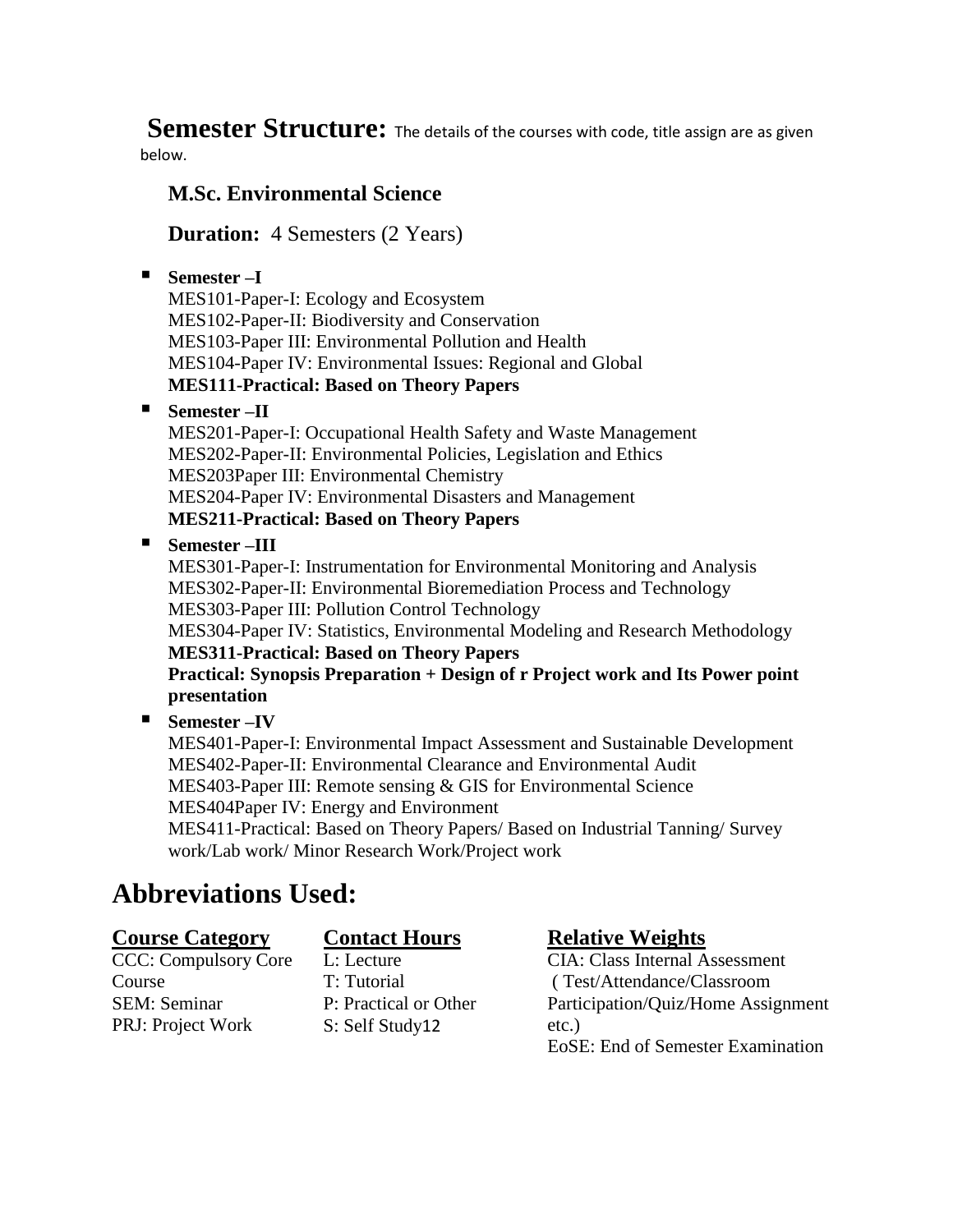| S.  | Subject    | Course Title                   | Course     | <b>Contact Hours</b> |                |    | EoSE            |                |
|-----|------------|--------------------------------|------------|----------------------|----------------|----|-----------------|----------------|
| No. | Code       |                                | Category   | Per week             |                |    | <b>Duration</b> |                |
|     |            |                                |            |                      |                |    | (Hrs.)          |                |
| 1.  | <b>MES</b> | Ecology and Ecosystem          | <b>CCC</b> | $\overline{4}$       | $\overline{2}$ |    | 3               | $\theta$       |
|     | 101        |                                |            |                      |                |    |                 |                |
| 2.  | <b>MES</b> | Biodiversity<br>and            | <b>CCC</b> | $\overline{4}$       | $\overline{2}$ |    | 3               | $\Omega$       |
|     | 102        | Conservation                   |            |                      |                |    |                 |                |
| 3.  | <b>MES</b> | <b>Environmental Pollution</b> | <b>CCC</b> | $\overline{4}$       | 2              |    | 3               | $\Omega$       |
|     | 103        | and Health                     |            |                      |                |    |                 |                |
| 4.  | <b>MES</b> | Environmental<br>Issues:       | <b>CCC</b> | 4                    | $\overline{2}$ |    | 3               | $\Omega$       |
|     | 104        | Regional and Global            |            |                      |                |    |                 |                |
| 5.  | <b>MES</b> | <b>P/SEM/PRJ</b>               | <b>CCC</b> | $\Omega$             | $\Omega$       | 18 | $\Omega$        | $\overline{4}$ |
|     | 111        |                                |            |                      |                |    |                 |                |

## **The medium of instruction and examination shall be English only.**

# **Second Semester**

| S.               | Subject    | <b>Course Title</b>            | Course     | <b>Contact Hours</b> |                |    | EoSE           |                |  |
|------------------|------------|--------------------------------|------------|----------------------|----------------|----|----------------|----------------|--|
| No.              | Code       |                                | Category   |                      | Per week       |    |                | Duration       |  |
|                  |            |                                |            |                      |                |    | (Hrs.)         |                |  |
| 1.               | <b>MES</b> | Occupational Health            | <b>CCC</b> | $\overline{4}$       | $\overline{2}$ |    | 3              | $\Omega$       |  |
|                  | 201        | Safety and Waste               |            |                      |                |    |                |                |  |
|                  |            | Management                     |            |                      |                |    |                |                |  |
| 2.               | <b>MES</b> | <b>Environmental Policies,</b> | <b>CCC</b> | $\overline{4}$       | $\overline{2}$ |    | 3              | $\Omega$       |  |
|                  | 202        | <b>Legislation and Ethics</b>  |            |                      |                |    |                |                |  |
| 3.               | <b>MES</b> | Environmental                  | <b>CCC</b> | 4                    | $\overline{2}$ |    | 3              | $\Omega$       |  |
|                  | 203        | Chemistry                      |            |                      |                |    |                |                |  |
| $\overline{4}$ . | <b>MES</b> | <b>Environmental Disasters</b> | <b>CCC</b> | $\overline{4}$       | $\overline{2}$ |    | 3              | $\theta$       |  |
|                  | 204        | and Management                 |            |                      |                |    |                |                |  |
| 5.               | <b>MES</b> | P/SEM/PRJ                      | <b>CCC</b> | $\overline{0}$       | $\theta$       | 18 | $\overline{0}$ | $\overline{4}$ |  |
|                  | 211        |                                |            |                      |                |    |                |                |  |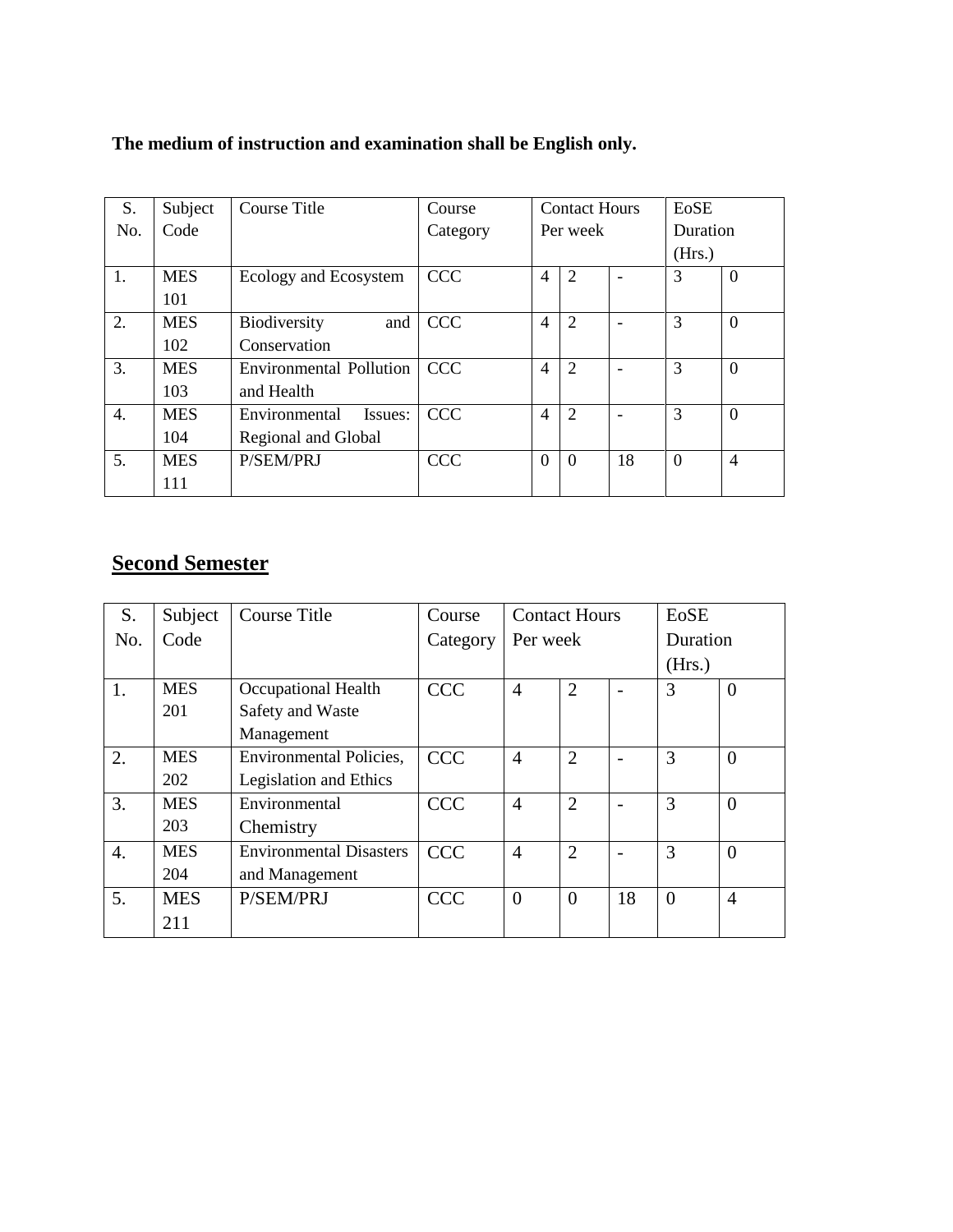# **Third Semester**

| S.               | Subject    | <b>Course Title</b>           | Course     | <b>Contact Hours</b> |                |    | EoSE           |                |
|------------------|------------|-------------------------------|------------|----------------------|----------------|----|----------------|----------------|
| No.              | Code       |                               | Category   | Per week             |                |    | Duration       |                |
|                  |            |                               |            |                      |                |    | (Hrs.)         |                |
| 1.               | <b>MES</b> | Instrumentation for           | <b>CCC</b> | $\overline{4}$       | $\overline{2}$ |    | 3              | $\Omega$       |
|                  | 301        | Environmental                 |            |                      |                |    |                |                |
|                  |            | Monitoring and                |            |                      |                |    |                |                |
|                  |            | Analysis                      |            |                      |                |    |                |                |
| 2.               | <b>MES</b> | Environmental                 | <b>CCC</b> | $\overline{4}$       | $\overline{2}$ |    | 3              | $\Omega$       |
|                  | 302        | <b>Bioremediation Process</b> |            |                      |                |    |                |                |
|                  |            | and Technology                |            |                      |                |    |                |                |
| 3.               | <b>MES</b> | <b>Pollution Control</b>      | <b>CCC</b> | $\overline{4}$       | $\overline{2}$ |    | 3              | $\Omega$       |
|                  | 303        | Technology                    |            |                      |                |    |                |                |
| $\overline{4}$ . | <b>MES</b> | Statistics,                   | <b>CCC</b> | $\overline{4}$       | $\overline{2}$ |    | 3              | $\Omega$       |
|                  | 304        | Environmental                 |            |                      |                |    |                |                |
|                  |            | Modeling and Research         |            |                      |                |    |                |                |
|                  |            | Methodology                   |            |                      |                |    |                |                |
| 5.               | <b>MES</b> | P/SEM/PRJ                     | <b>CCC</b> | $\theta$             | $\theta$       | 18 | $\overline{0}$ | $\overline{4}$ |
|                  | 311        |                               |            |                      |                |    |                |                |

## **Fourth Semester**

| S.  | Subject    | Course Title                | Course     | <b>Contact Hours</b> |                | EoSE |          |                |
|-----|------------|-----------------------------|------------|----------------------|----------------|------|----------|----------------|
| No. | Code       |                             | Category   |                      | Per week       |      | Duration |                |
|     |            |                             |            |                      |                |      | (Hrs.)   |                |
| 1.  | <b>MES</b> | <b>Environmental Impact</b> | <b>CCC</b> | 4                    | $\overline{2}$ |      | 3        | $\Omega$       |
|     | 401        | Assessment and              |            |                      |                |      |          |                |
|     |            | Sustainable                 |            |                      |                |      |          |                |
|     |            | Development                 |            |                      |                |      |          |                |
| 2.  | <b>MES</b> | Environmental               | <b>CCC</b> | $\overline{4}$       | $\overline{2}$ |      | 3        | $\Omega$       |
|     | 402        | Clearance and               |            |                      |                |      |          |                |
|     |            | <b>Environmental Audit</b>  |            |                      |                |      |          |                |
| 3.  | <b>MES</b> | Remote sensing & GIS        | <b>CCC</b> | $\overline{4}$       | $\overline{2}$ |      | 3        | $\Omega$       |
|     | 403        | <b>FOR Environmental</b>    |            |                      |                |      |          |                |
|     |            | Science                     |            |                      |                |      |          |                |
| 4.  | <b>MES</b> | Energy and                  | <b>CCC</b> | $\overline{4}$       | $\overline{2}$ |      | 3        | $\theta$       |
|     | 404        | Environment                 |            |                      |                |      |          |                |
| 5.  | <b>MES</b> | P/SEM/PRJ                   | <b>CCC</b> | $\theta$             | $\Omega$       | 18   | $\theta$ | $\overline{4}$ |
|     | 411        |                             |            |                      |                |      |          |                |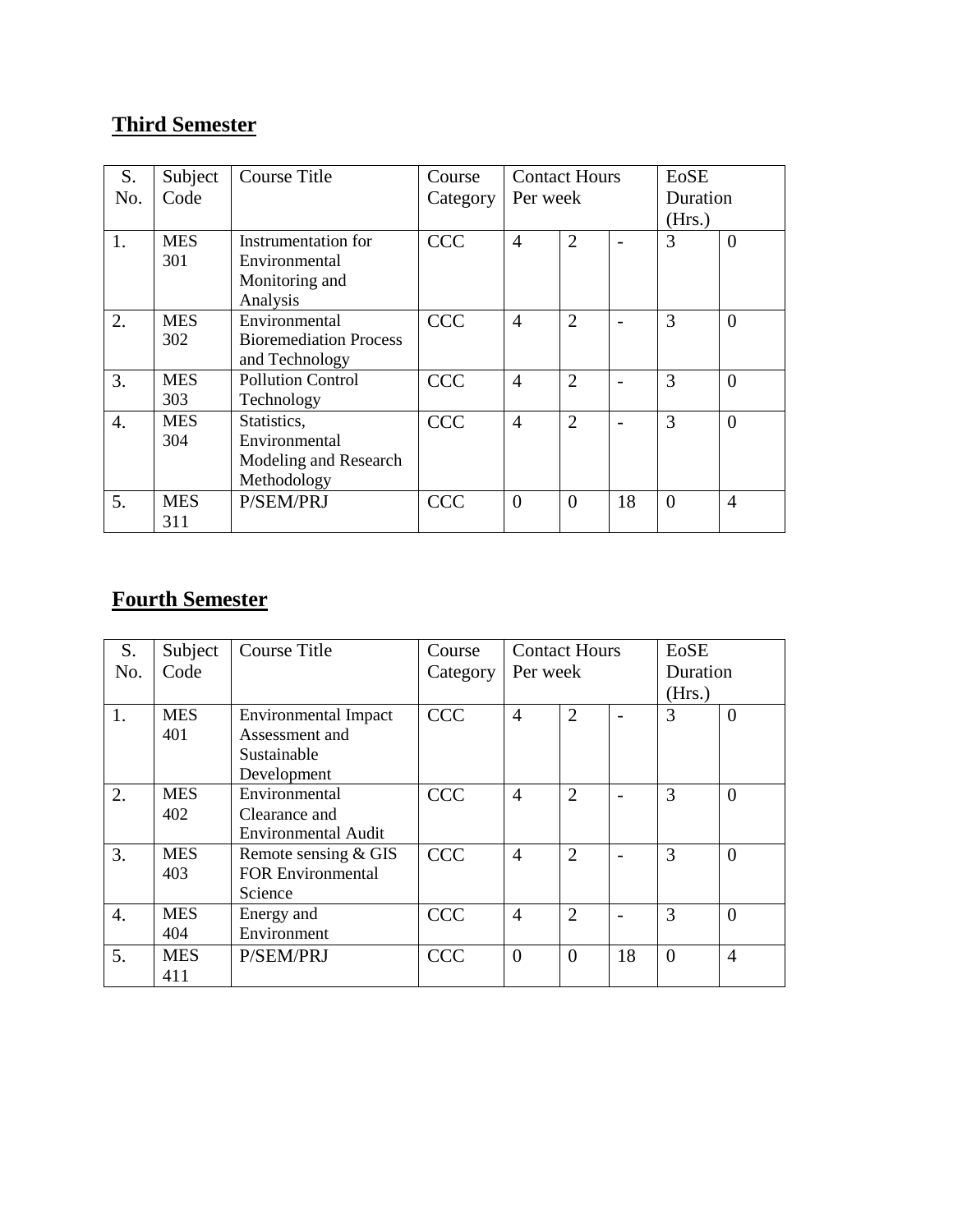# **COURSE DETAILS:**

# **Semester I**

## **PAPER I(101): ECOLOGY AND ECOSYSTEM**

**Duration : 3 hrs.** Max. Marks **: 70** 

**Note: There will be two parts in end semester theory paper.** 

**Part A of the paper shall contain seven short answer questions of 14 marks. Each question will carry two marks for correct answer.** 

**Part B of the paper will consist four questions one question from each unit with internal choice. Each question will carry 14 marks.** 

### **UNIT -I**

**Ecosystem** – concept and function - abiotic and biotic components, food chain, food web; Ecological pyramids Ecological energetics - The Energy flow in Biosphere and in Ecosystems. Laws of thermodynamics, Energy Flow, biogeochemical cycles of nitrogen, carbon, phosphorus, sulphur . Primary and secondary productivity.

### **UNIT -II**

**Ecology and Ecological factors**: Ecology as an interdisciplinary subject, Structure and Composition of atmosphere, hydrosphere, lithosphere and biosphere. Climatic and soil factors, Laws of limiting factors – Liebig"s law of minimum, Shelford"s law of tolerance. Abiotic and Biotic factors and interactions- Co-evolution, Neutralism, symbiosis, commensalism, mutualism, antagonism, antibiosis, parasitism, predation; competition- inter and intra specific.

### **UNIT -II**

**Population and Community**: Levels of Organization, population characteristics, population regulation– biotic potential and environmental resistances (r and k selections); Factors of population regulation – density dependent and density independent; and carrying capacity; genecology, Ecotypes, Ecospecies, Niche, Keystone species, invasive species. Community – analytical and synthetic characters; Ecotone, Edge effect**.** 

### **UNIT -IV**

**Ecosystem Diversity**: Structure, types and characteristics of Terrestrial and aquatic ecosystem (lotic, lentic, grassland, desert,).

## Reference Books

Begon, M., Townsend, C. R., and Harper, J. L.. Ecology from Individuals to Ecosystems. Wiley-lackwell, USA. 2005.

Botkin, Daniel B. and Keller, Edward A. Environmental Science: Earth as a Living Planet. 6th ed. John Wiley & Sons, USA, 2007.

Chapman, J. L. and Reiss, M. J. Ecology: Principles and Applications. Cambridge University Press, UK., 1998.

Cunningham, W. P. and Cunningham, M. A. Principles of Environment Science. Enquiry and Applications. 2nd ed. Tata McGraw Hill, New Delhi, India, 2004.

Kemp, M. J. Environmental Science. The McGraw-Hill Companies. 1997.

Nebel, B. J. and Wright, R. T. Environmental Science. Prentice Hall.1981.

Odum, E.P. Fundamentals of Ecology. W.B. Saunders, USA. Indian Reprint 1996, Natraj Publishers, Dehradun, India, 1991. 7

Odum, E.P. Ecology: A Bridge between Science and Society. Sinauer Associates, Inc.,USA, 1997.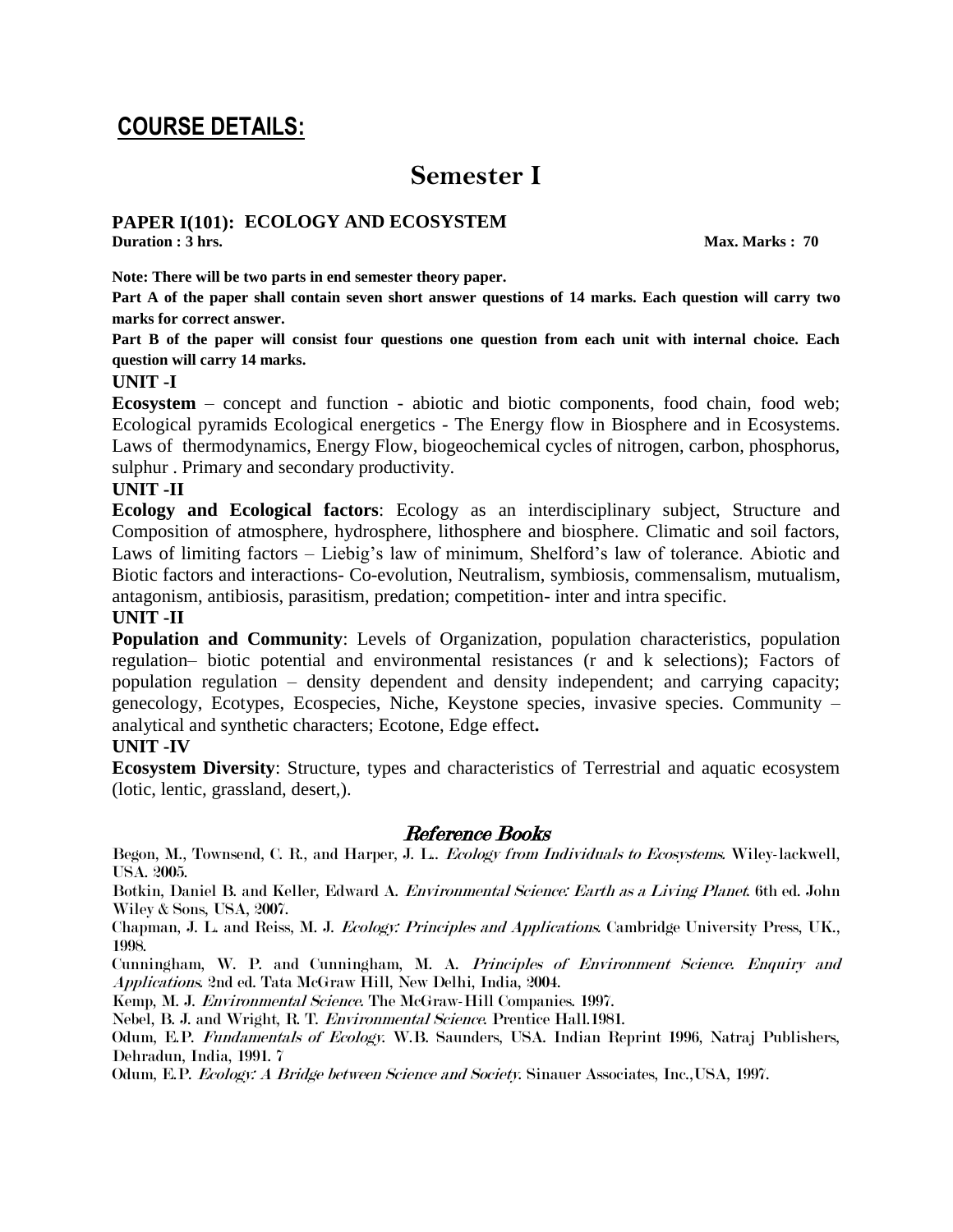## **PAPER II (102): BIODIVERSITY AND CONSERVATION**

**Duration : 3 hrs.** Max. Marks : 70

**Note: There will be two parts in end semester theory paper.** 

**Part A of the paper shall contain seven short answer questions of 14 marks. Each question will carry two marks for correct answer.** 

**Part B of the paper will consist four questions one question from each unit with internal choice. Each question will carry 14 marks.** 

#### **UNIT-I**

**Forest:** Forest ecosystem goods and services, forest types, succession, forest resources of India, forestry programmes – social forestry, farm forestry, urban forestry, community forestry. Forest fragmentation. Plantations.

#### **UNIT-II**

**Biodiversity:** Definition, Types of diversity and significance, criteria and measurement of biodiversity, factors affecting biodiversity, IUCN Criteria of endangerment, Red Data Books. Endemics and Epibiotics. Mega biodiversity nations, Hotspots of biodiversity,

#### **UNIT-III**

Biodiversity conservation strategies: in-situ conservation through participatory conservation, Protected Area network, biosphere reserves, National Parks, sanctuaries, sacred groves; ex-situ conservation, gene pools, germplasm banks, cryopreservation and institutions(NBPGR). Wildlife of India, Preservation of Breeding Stock; Artificial stocking and Habitat Improvement, Game Farming. Valuation of Biodiversity, Bioprospecting. Biopiracy.

#### UNIT-IV

**Biodiversity Conservation Efforts**: Convention on Biological Diversity, Rio Summit +5, Biosafety protocols, World Heritage sites, National Biodiversity strategy and Action Plan for different biogeographic regions, Role of biotechnology, IN-vitro, IPR.

## Reference Books

Botkin, Daniel B. and Keller, Edward A. Environmental Science: Earth as a Living Planet. 6th ed. John Wiley & Sons, USA. 2007.

Enger, E.D. and Smith, B. F. Environmental Science: A Study of Interrelationships. 11th ed. McGraw Hill Inc., USA. 2006.

Frankel, O.H., Brown A.H.D. and Burdon, J.J. Conservation of Plant Biodiversity. Cambridge University Press, UK. 1995.

Gadgil, Madhav and Rao, P.R.S. Nurturing Biodiversity: An Indian Agenda. Centre for Environment Education, Ahmadabad, India. 1999.

Heywood, V.H. and Watson, R. T. Global biodiversity Assessment. UNEP-Cambridge, 1995.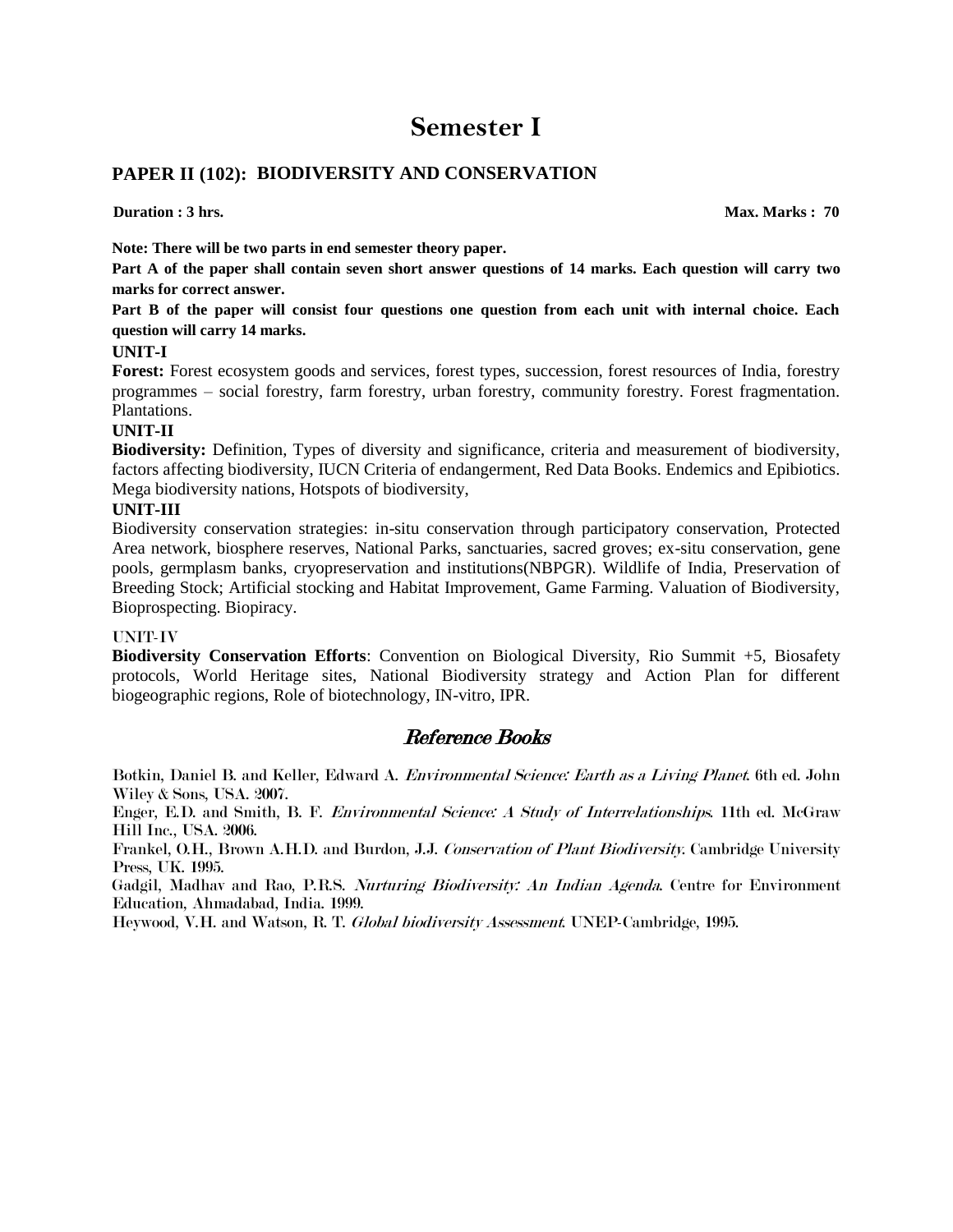## **PAPER III(103): ENVIRONMENTAL POLLUTION AND HEALTH**

**Duration : 3 hrs.** Max. Marks : 70

**Note: There will be two parts in end semester theory paper.** 

**Part A of the paper shall contain seven short answer questions of 14 marks. Each question will carry two marks for correct answer.** 

**Part B of the paper will consist four questions one question from each unit with internal choice. Each question will carry 14 marks.** 

### **UNIT-I**

**Air Pollution**: Atmospheric composition and stratification Sources, Species of pollutants, classification – criteria and specific pollutants. Effects of air pollution on plants, human health, materials and ecosystems.Synergistic effects of air pollutants. Air pollutant dispersion, Plume behavior, Temperatureinversion, Lapse Rate and Stability, Wind Rose.

#### **UNIT-II**

**Water Pollution**: Sources, species and water quality parameters. Organic and inorganic pollutants, sewage, leachates, eutrophication, heavy metals. Transport of pollutants in aquatic ecosystems. Bioaccumulation, Biomagnification. Bioindicators. Characteristics of domestic, industrial and agricultural wastes, their effects on receiving water bodies, Waterborne diseases. Thermal Pollution: Sources, Effects of pollution on human and animals.

#### **UNIT-III**

**Soil Pollution**: Sources of Soil pollution - industrial effluents, fertilizers, pesticides, heavy metals, waste disposal. Detrimental effects of soil pollutants on flora, fauna and ground water.

#### **UNIT-IV**

**Noise Pollution**: Sources, sound pressure level, decibels, intensity, duration, pitch, noise-spectra-octave bands, noise-monitoring-sound level meter, frequency weighting net-works, equivalent continuous noise level and other noise indices. Effects of noise pollution on human and animals. Permissible standards. Thermal, Radiation and Space Pollution : Sources, Effects of pollution on human and animals.

## Reference Books

Baird, C. and Cann, M. Environmental Chemistry. W.H. Freeman and Company 2008.

Botkin, Daniel B. and Keller, Edward A. *Environmental Science: Earth as a Living Planet*. 6th ed. John Wiley & Sons, USA. 2007.

Cunningham, W. P. and Cunningham, M. A. Principles of Environment Science. Enquiry and Applications. 2nd ed. Tata McGraw Hill, New Delhi. 2004.

Davis, M.L. and Cornwell, D.A. Introduction to Environmental Engineering. WCB/McGraw-Hill Publications, ISBN-0-07-115234-2. 1998.

De, A.K., Environmental Chemistry. New Age International (P) Ltd. Publishers,

Enger, E.D. and Smith, B. F. Environmental Science: A Study of Interrelationships. 11th ed. McGraw Hill Inc., USA. 2006.

Hammer, M.J. & Hammer, M.J. Jr., Water & Waste Water Technology. Prentice Hall. 2000.

Kemp, M. J. Environmental Science. The McGraw-Hill Companies 1997. Liptak. Environmental engineering. Vol.1,2,3.

McEldowney, S. Pollution: Ecology and Biotreatment. Longman Grup.1995.

Sharma, B.K. Environmental Chemistry, Goel Publishing House, Meerut. 2000.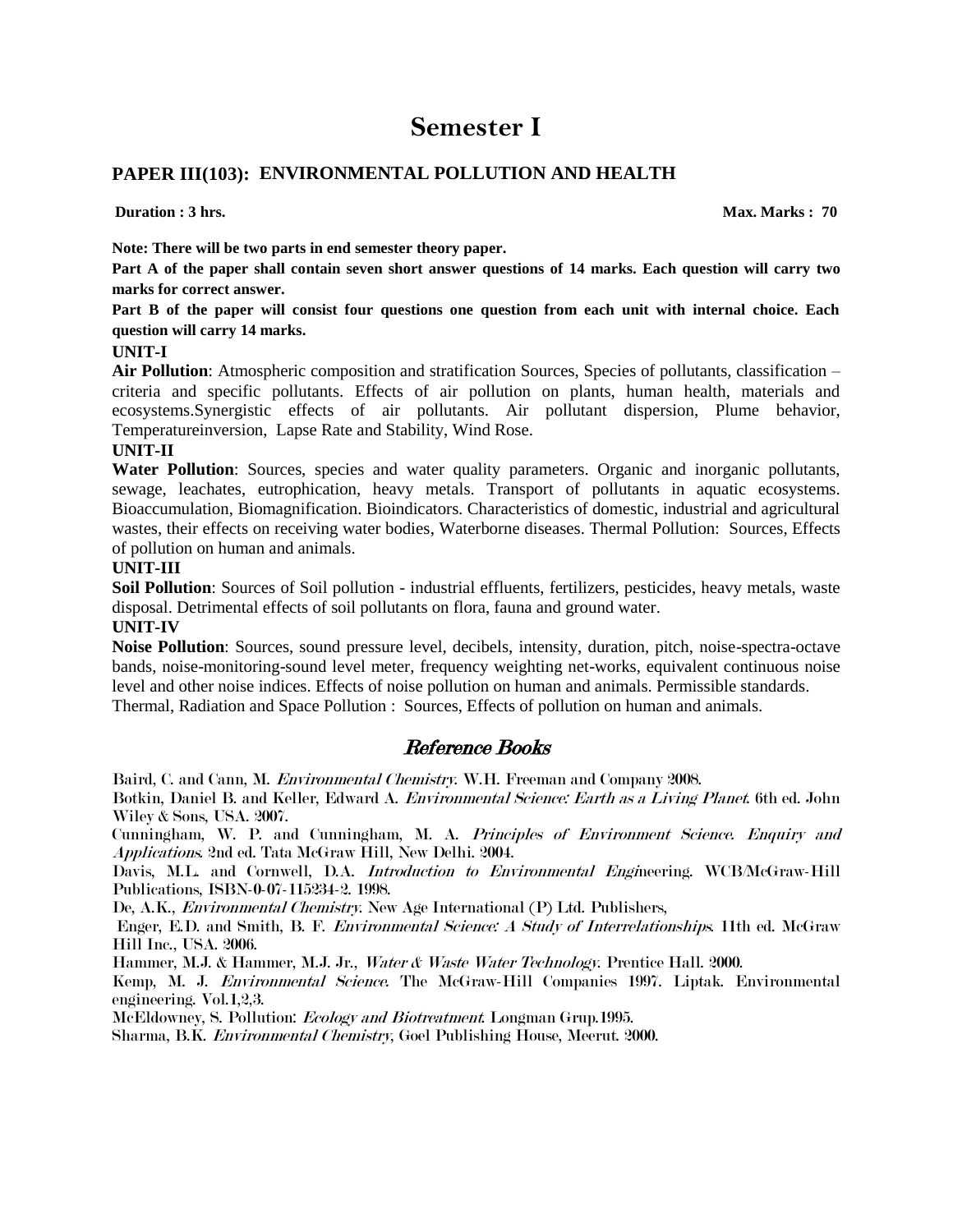## **PAPER IV (104): ENVIRONMENTAL ISSUES: REGIONAL AND GLOBAL**

**Duration : 3** hrs. Max. Marks : 70

**Note: There will be two parts in end semester theory paper.** 

**Part A of the paper shall contain seven short answer questions of 14 marks. Each question will carry two marks for correct answer.** 

**Part B of the paper will consist four questions one question from each unit with internal choice. Each question will carry 14 marks.** 

### **UNIT-I**

**Global Issues** :Acid rain and its effects on ecosystems (flora, fauna and human beings). Ozone layer depletion, causes and consequences of Ozone depletion, CFCs. Climate change, global warming- causes and impact of global warming, International initiatives to control global warming.

### **UNIT-II**

**Population:** Population explosion, Malthusian theory,

, population un-sustainability, population growth, population pyramids, pattern of India population, scale of urbanization, migration trends- rural and urban, Population displacement due to developmental projects. International initiatives on population related issues.

### **UNIT-II**

**Environment and human health:** Hazardous chemicals, pesticides and their impact, polychlorinated biphenyls (PCBs), Lead, mercury, arsenic, cadmium, asbestos, dioxins. Environment and development, poverty and environmental degradation, water requirement, Community participation in water conservation, Water harvesting, role of NGOs in environmental protection. Social consequences of development and environmental changes.

### **UNIT- IV**

**Natural Resources**: Depletion and regeneration of natural resources, Renewable and non-renewable resources, Biotic Resources- fisheries, livestock, Abiotic Resources- Surface and ground water, Energy, non-energy mineral resources, land resources, soil erosion, ecosystem services.

## Reference Books:

Botkin, Daniel B. and Keller, Edward A. *Environmental Science: Earth as a Living Planet*. 6th ed. John Wiley & Sons, USA. 2007.

Cunningham, W. P. and Cunningham, M. A. Principles of Environment Science. Enquiry and Applications. 2nd ed. Tata McGraw Hill, New Delhi. 2004.

Rajagopalan, R. Environmental Studies: From crisis to cure, Oxford University Press, New Delhi

Richards, I. S.Principles and Practice of Toxicology in Public Health. Jones and Bartlett Publishers, London. 2008.

Singh, J.S., Singh, S.P. and Gupta, S.R. Ecology, Environment and Resource Conservation. Anamaya Publishers, New Delhi, India. 2006.

UNEP. Global Environment Outlook 3. Geneva: UNEP, Global Resource Information Division. 2003.

World Commission on Environment and Development (WCED): Our Common Future, Oxford University Press, London. 1987.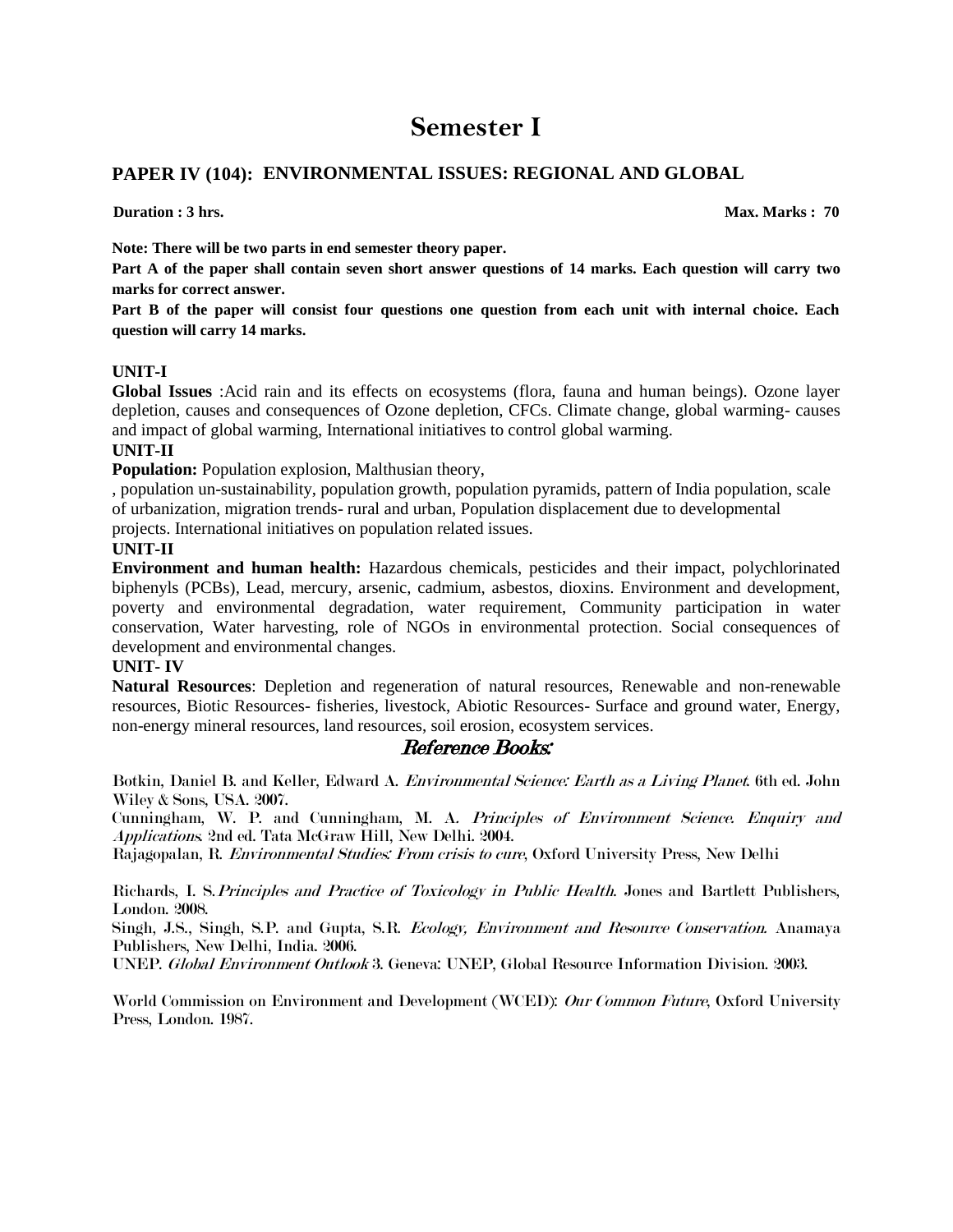## **SEMESTER –I**

## **PRACTICAL**

**(3 hrs per day) Duration : 4 hrs.** Max. Marks : 200

### **Preparation of a Ecology File Comprising of the Following Topics**

- Major biomes of the world
- Hotspots of Biodiversity in the World
- Important Environmental Organizations (National and International)
- National parks and Sanctuaries of India
- Biosphere reserves of India
- Study of fauna of local area
- To find out minimum size and number of the quadrate for vegetation study

### **Estimation of Soil quality and Preparation of Record**

- Determination of pH in soil
- Determination of conductivity of soil
- Determination of bulk density
- Estimation of Chloride in the Soil sample

### **Estimation of Water quality and Preparation of Record**

- Estimation of pH in the water sample
- Estimation of Conductivity in the water sample
- Estimation of TDS in the water sample
- Estimation of Acidity in the water sample
- Estimation of Alkalinity in the water sample
- Estimation of Chloride in the water sample
- Estimation of Free CO2 in the water sample
- Measurement of noise in silence, industrial, residential and commercial zones.
- Preparation of Green File
- Preparation of Seminar report on different topics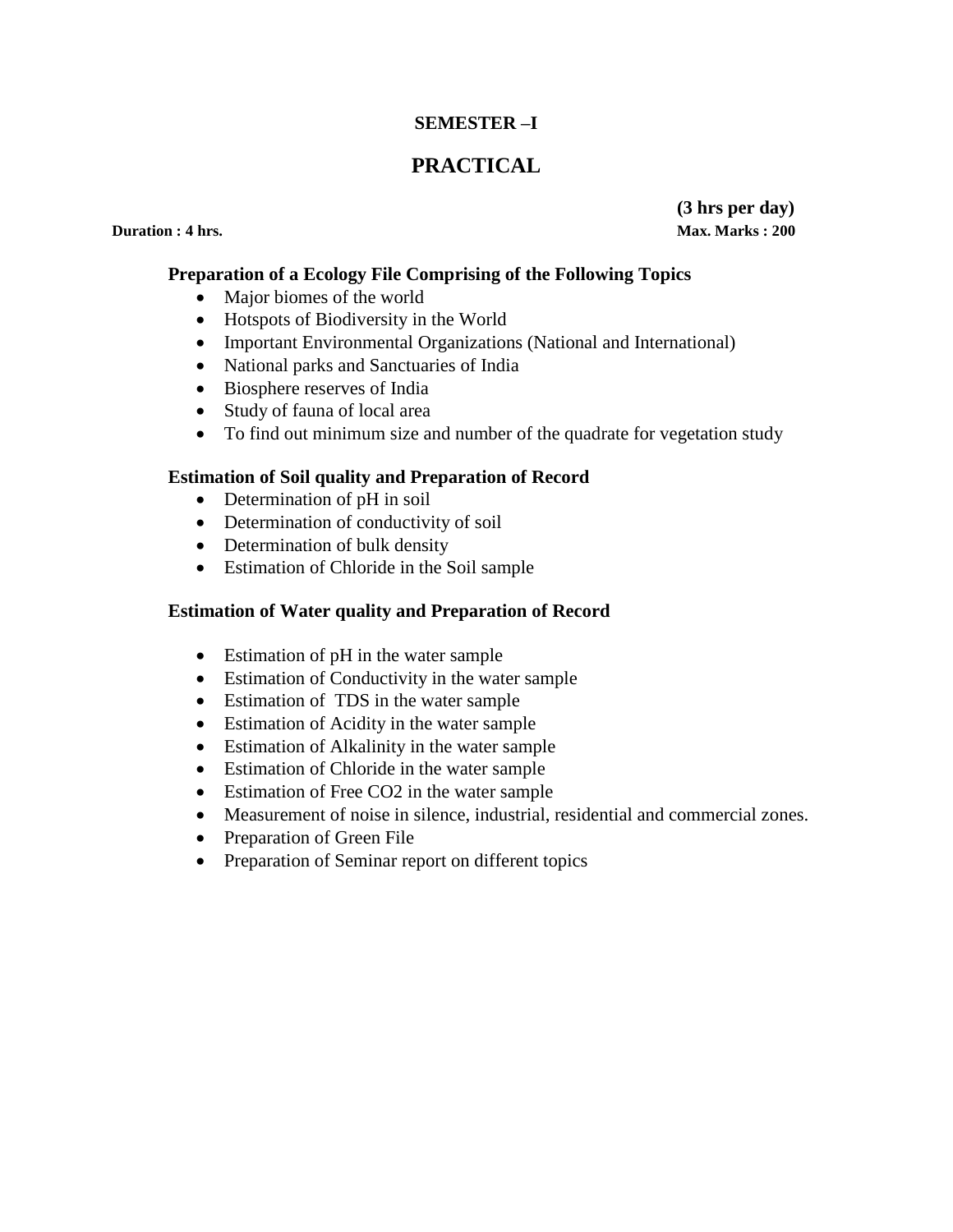## **PAPER I (201): OCCUPATIONAL HEALTH, SAFETY AND WASTE MANAGEMENT**

**Duration: 3** hrs. Max. Marks: 70

**Note: There will be two parts in end semester theory paper.** 

**Part A of the paper shall contain seven short answer questions of 14 marks. Each question will carry two marks for correct answer.** 

**Part B of the paper will consist four questions one question from each unit with internal choice. Each question will carry 14 marks.** 

### **UNIT-I**

**Occupational Health and Industrial Hygiene:** Occupational hazards in industries and other sectors, Safety requirements and Measures, Industrial hygiene and Occupational health- Indian Scenario. Occupational diseases- Pneumoconiosis, Silicosis, Anthracosis, Byssinosis, Bagasosis, Asbestosis, Farmer"s lung, Metal poisoning, Occupational cancer, Occupational dermatitis, Radiation Hazards. **UNIT-II** 

**Solid Wastes and their management :** Types of wastes – Municipal and industrial wastes, domestic waste; sewage and sludge; agricultural waste. Solid waste characterization: Integrated Solid waste Management; Waste reduction at source, volume reduction, Collection techniques/Methods and Transport of solid waste. Recycling, treatment and disposal techniques. Landfill -landfilling methods and operation. composting, vermi-composting, biofertilizers

### **UNIT-III**

### **Industrial Effluents and their Management:**

Wastes from Industries- Oil Refineries, pulp and paper, mining. Collection, segregation, transport, treatment and disposal of effluents. Standards for disposal of treated effluents; Re-cycling and re-use of treated effluents-technologies.

### **UNIT-IV**

**Biomedical Wastes and their Management:** Types of solids, liquids, sharps, blood and blood tissue, nuclear medicinal wastes; segregation and designated storage of biomedical wastes. Transport of medical waste: Authorization and accidental spilling reporting; biomedical waste treatment and disposal methods: **Incineration** 

## Reference Books

Acharya, D.B. and Singh, M. Hospital Waste Management. Minerva Press, Delhi. 2003.

Alleman, J. E. and Karanagh, J. T. Industrial Waste. Ann Arbor Science.1982.

Bhatia, S.C. Solid and Hazardous Waste Management. Atlantic Publishers.2007.

Blackman, W.C. Basic Hazardous Waste Management. CRC Press, USA. 2001.

Evans, G. Biowaste and Biological Waste Treatment. James and James (Science Publishers) Ltd, U.K. 2005.

Hasan Syed E. Geology and Hazardous Waste Managemet, Prentice Hall, USA, 1996.

Kreith, F. Handbook of Solid Waste Management. McGraw Hill Publishers, USA. 22 1999.

LaGrega M.D., Buckingham, P.L. and Evans J.C., Hazardous Waste Management, McGraw Hill International Publications, Singapore, 1994 – Revised Edition Available – ISBN 0-07-113454-9.

Moore, J. W. The changing Environment. Springer-Verlag. 1986.

Pichtel, J. Waste Management Practices: Municipal, Hazardous, and Industrial. CRC Press, USA. 2005. Shah, K. L. Basics of Solid and Hazardous Waste Management Technology. McGraw Hill, USA. 1999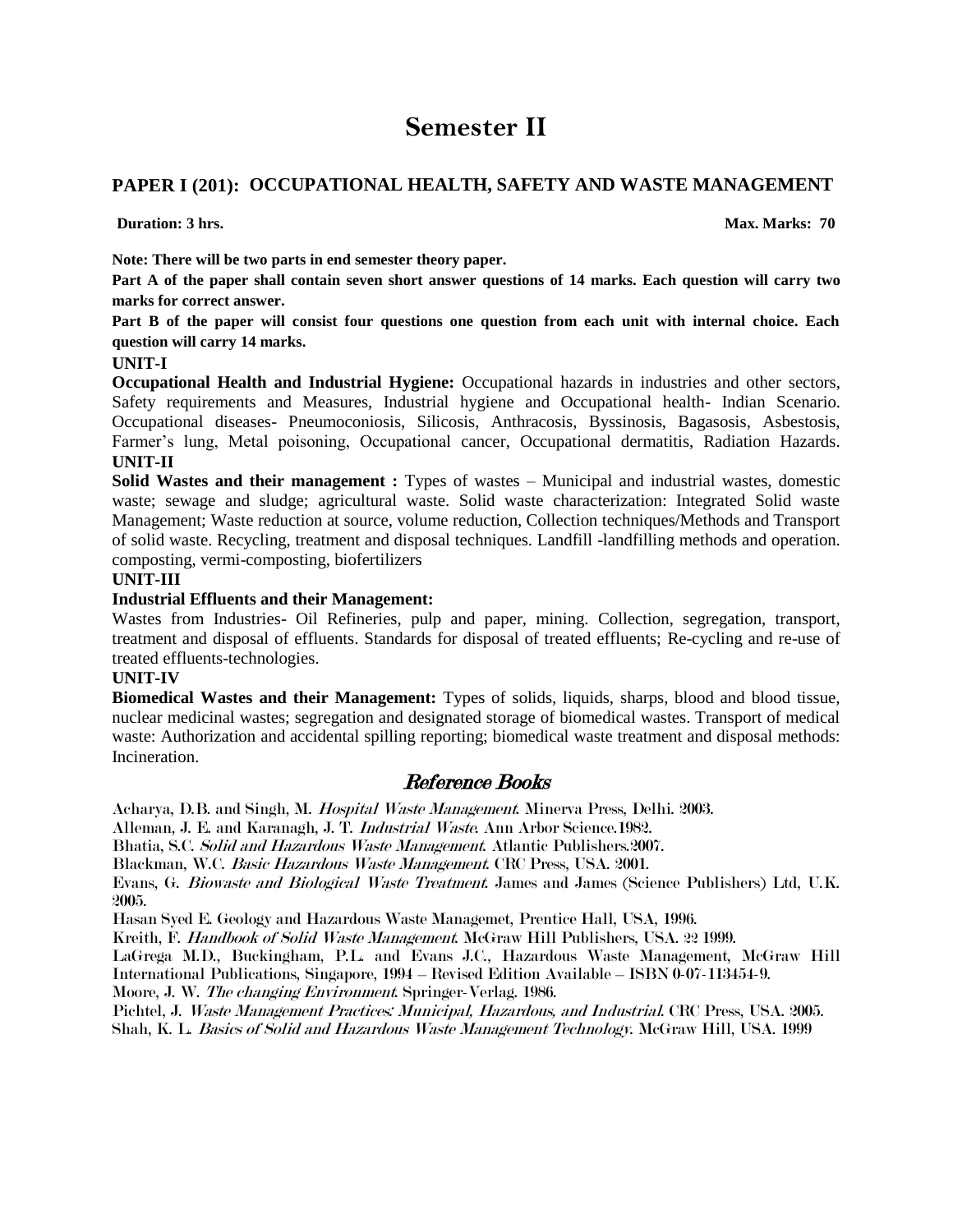## **PAPER II (202): ENVIRONMENTAL POLICIES, LEGISLATIONS AND ETHICS**

**Duration : 3 hrs.** Max. Marks : 70

**Note: There will be two parts in end semester theory paper.** 

**Part A of the paper shall contain seven short answer questions of 14 marks. Each question will carry two marks for correct answer.** 

**Part B of the paper will consist four questions one question from each unit with internal choice. Each question will carry 14 marks.** 

#### **UNIT-I**

**Environmental Policy**: National Environmental Policy, National Policy on EIA and Regulatory framework, State Environmental issues and policy framework. Constitutional Provisions (Article 48A, 51A). Role of Ministry of Environment & Forests, Central and State Pollution Control Boards.

#### **UNIT-II**

**Acts, Rules and Regulations:** Acts, rules and amendments thereof - Wildlife (Protection) Act 1972, Water (Prevention and Control of Pollution) Act 1974; Forest Conservation Act 1980, Environment (Protection) Act 1986. Air (Prevention and Control of Pollution) Act 1981; Bio-Medical Waste (Management & Handling) Rules, 1998; Transboundary Movement Rules, 2008. Hazardous waste handling Rule, NGT.

#### **UNIT-III**

**Environmental Treaties and Conventions**: Evolution and development of International Environmental laws with reference to Stockholm Conference on Human Environment, 1972, Montreal Protocol, 1987, Basel Convention (1989, 1992), Earth Summit at Rio de Janeiro, 1992, UNEP, GEF and UNFCCC, Kyoto Protocol, 2000, Copenhagen Summit 2009.

### **UNIT-IV**

**Environmental Ethics**: Value education, individual, community, corporate social responsibility. Movements related to Environment – Sacred groves, Bishnoi tradition, Chipko movement, Tehri dam, Sardar Sarovar, Narmada dam, Almatti dam, Silent Valley. Role of NGOs.. Environmentally Significant Days.

## Reference Books

Constitution of India [Referred articles from Part-III, Part-IV and Part-IV-A].

CPCB, 2010, [Revised], Pollution Control Acts, Rules and Notifications Issued there under.

Declaration of: The Stockholm Conference, Rio, Rio+5 and Rio+10.

Jaswal, P.S. and Jaswal, N. Environmental Law. Pioneer Publications, Delhi. 2003.

Leelakrishnan, P. Environmental Law in India. LexisNexis Butterworths Wadhwa, Nagpur. 2005.

Shastri, S.C. Environmental law in India. Eastern Book Co, Lucknow. 2008.

The Wildlife [Protection] Act, 1972 [as amended up to 1991, Natraj Publishers, Dehradun, India, 1994. Tiwari, R. K. Global Environmental Policies. A B D Publishers.2007.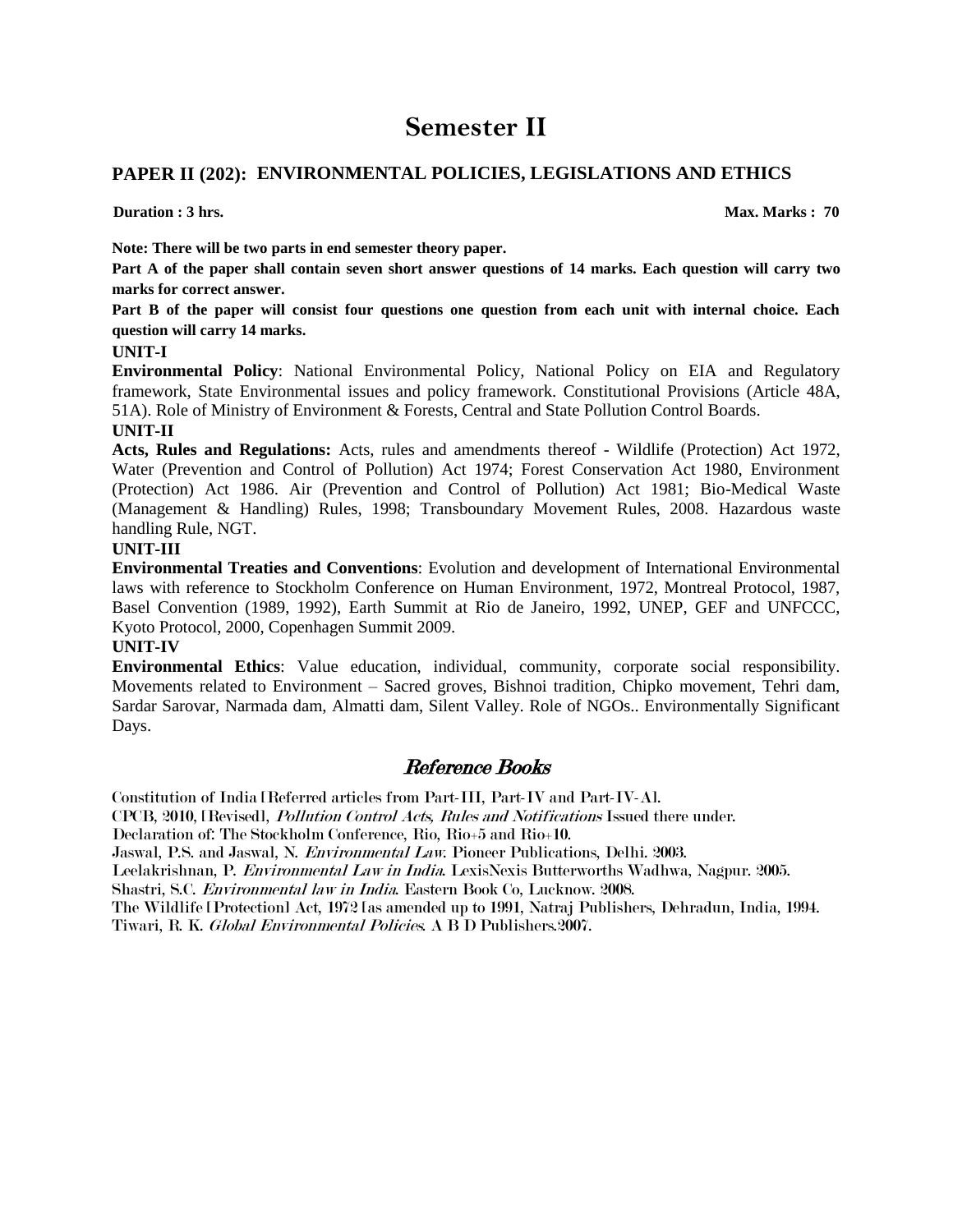## **PAPER III (203): ENVIRONMENTAL CHEMISTRY**

**Note: There will be two parts in end semester theory paper.** 

**Part A of the paper shall contain seven short answer questions of 14 marks. Each question will carry two marks for correct answer.** 

**Part B of the paper will consist four questions one question from each unit with internal choice. Each question will carry 14 marks.** 

#### **UNIT-I**

**Fundamentals of Environmental Chemistry**: Elements and organics and radio nuclides in nature, Stochiometry, Gibbs" energy; chemical potential; chemical equilibria, chemical kinetics, oxidationreduction potentials (ORP). Solubility of gases in water, carbonate system, Absorption, adsorptionisotherms, Vanderwaals forces, ion bonding.

#### **UNIT-II**

**Atmospheric chemistry**: Major and Trace gases in the atmosphere; Natural and manmade sources. Chemistry of air pollutants- Thermo-chemical and photochemical reactions in the atmosphere.; Tropospheric oxidation- reduction processes, smog formation; stratospheric and surface ozone. Role of hydrocarbons, oxides of sulphur and nitrogen, halogens in the atmosphere; Chemical speciation.

### **UNIT-III**

**Chemistry of Aquatic Environment**: Chemistry of water and chemical reactions in aquatic environment; concept of oxygen demand -DO, BOD, COD; TDS, pH, conductivity. Colloids. Salinity. Chemical speciation in aquatic environment.

### **UNIT-IV**

**Soil Chemistry:** Physico-chemical characteristics of Soil, soil clays, organic carbon, soil humus and mineralization, cation exchange capacity, soil water solution, Nitrogen pathways, C/N ratio, soil acidity, soil salinity.

## Reference Books

Baird, C. and Cann, M. Environmental Chemistry. W.H. Freeman and Company 2008. Banerji, S. K. Environmental Chemistry. 2nd ed. Prentice-Hall, New Delhi, India. 1999.

De, A. K. Environmental Chemistry. 4th ed. New Age International (P) Ltd., New Delhi 2001

Neill, P. O. Environmental Chemistry. Chapmann & Hall.1985.

Plunkett, E. R. Industrial Toxicology. 3rd ed. Edward Arnold (Australia) Pty. Ltd., Australia. 1987.

Richards, I. S. Principles and Practice of Toxicology in Public Health. Jones and Bartlett Publishers, London. 2008.

Sawyer, C.N. and McCarty, P.L. G.F. Parkin (Eds). Chemistry for Environmental Science and Engineering,Tata-McGraw-Hill Edition, 2003.

**Duration : 3 hrs.** Max. Marks : 70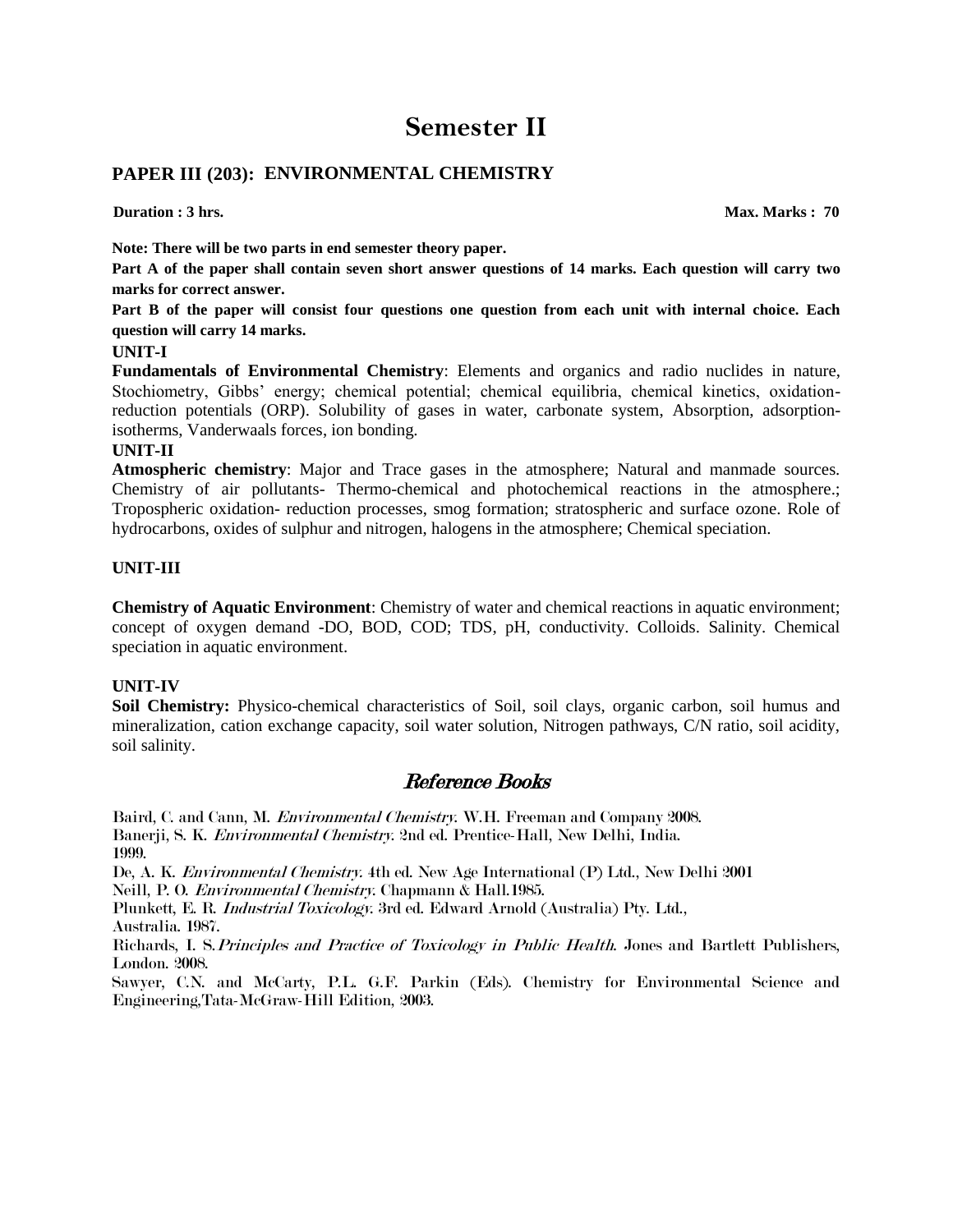## **PAPER IV (204): ENVIRONMENTAL DISASTERS AND MANAGEMENT**

**Duration : 3 hrs.** Max. Marks : 70

**Note: There will be two parts in end semester theory paper.** 

**Part A of the paper shall contain seven short answer questions of 14 marks. Each question will carry two marks for correct answer.** 

**Part B of the paper will consist four questions one question from each unit with internal choice. Each question will carry 14 marks.** 

### **UNIT- I**

**Disaster**- Causes and phases of disaster, Rapid onset and slow onset disasters. Nature and responses to geo-hazards, trends in climatology, meteorology and hydrology. Seismic activities. Changes in Coastal zone, coastal erosion, beach protection. Coastal erosion due to natural and manmade structures.

### **UNIT- II**

**Floods and Cyclones**: causes of flooding, Hazards associated with flooding. Flood forecasting. Flood management, Integrated Flood Management and Information System (IFMIS), Flood control. Water related hazards- Structure and nature of tropical cyclone, Tsunamis – causes and physical characteristics, mitigation of risks.

### **UNIT- III**

**Earthquakes:** Causes and characteristics of ground-motion, earthquake scales, magnitude and intensity, earthquake hazards and risks, Volcanic land forms, eruptions, early warning from satellites, risk mitigation and training, Landslides.

### **UNIT- IV**

**Mitigation efforts**: UN draft resolution on Strengthening of Coordination of Humanitarian Emergency Assistance, International Decade for Natural Disaster Reduction (IDNDR), Policy for disaster reduction, problems of financing and insurance.

## Reference Books:

Bolt, B.A. Earthquakes , W. H. Freeman and Company, New York. 1988

Carter, N,W. Disaster Management: A Disaster Manager's Hand Book, Asian Development Bank, Manila. 1992

Gautam Ashutosh. Earthquake: A Natural Disaster, Ashok Publishing House, New Delhi. 1994 Sahni, P.and Malagola M. (Eds.). *Disaster Risk Reduction in South Asia*, Prentice-Hall of India, New Delhi. 2003.

Sharma, V.K. (Ed.). Disaster Management, IIPA, New Delhi. 1995.

Singh T. Disaster management Approaches and Strategies, Akansha Publishing House, New Delhi. 2006 Sinha, D. K. Towards Basics of Natural Disaster Reduction, Research Book Centre, New Delhi. 2006 Smith, K. Environmental Health, Assessing Risk and Reduction Disaster, 3rd Edition, Routledge, London. 2001 21

Thomas Babu. Disaster Response: A Handbook for Emergencies, CASA, New Delhi.1993. Ward, R. Floods- A Geographical Perspective , MacMillan Press Ltd. New Delhi. 1978.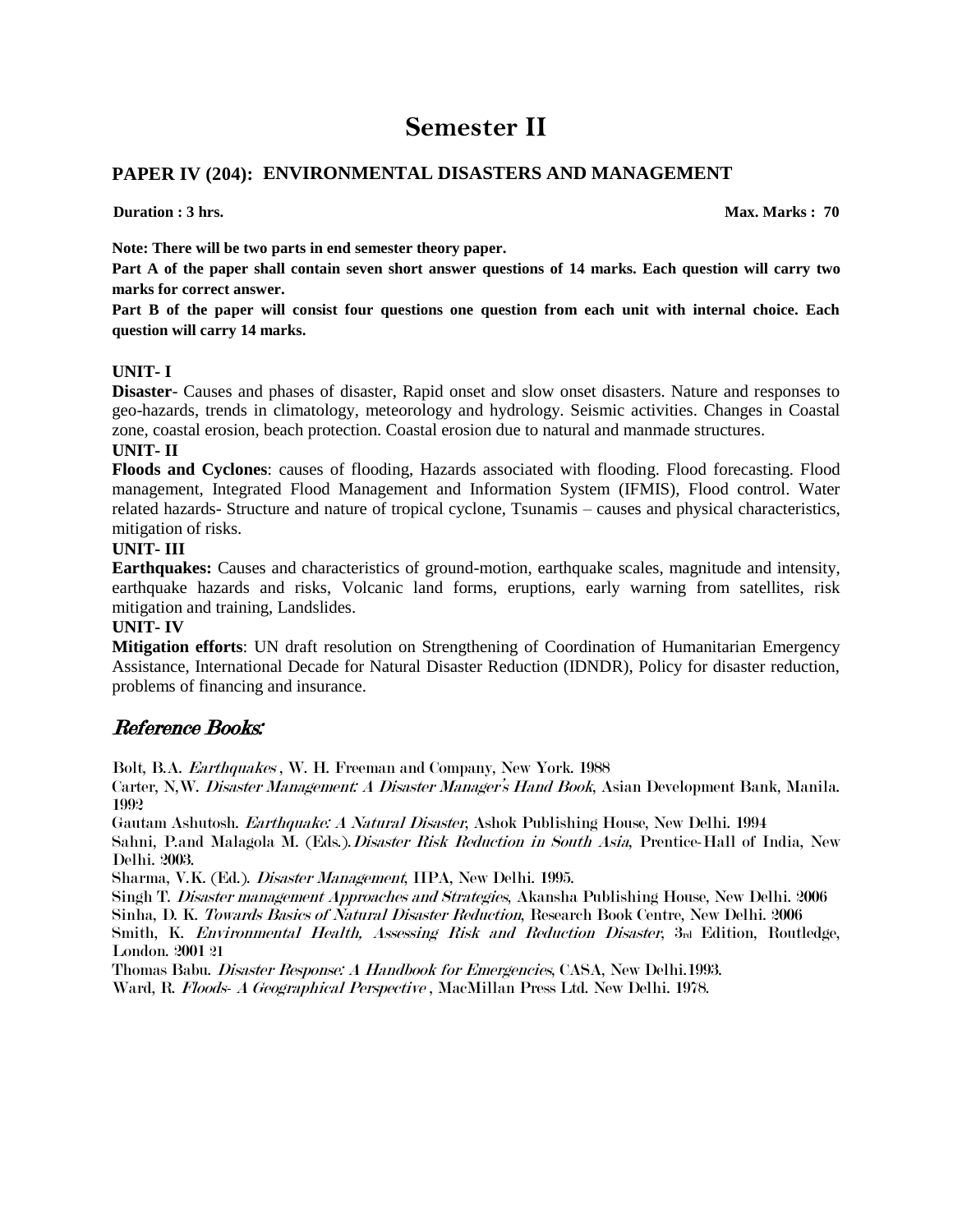## **Semester II PRACTICAL**

**Estimation of Air quality and Preparation of Air record**

- Determination of SPM in ambient air by high volume sampler
- Determination of RSPM
- Sampling and Analysis of  $SO_2$ ,  $NO_2$

### **Estimation of Water quality and Preparation of Record**

- Estimation of Total Hardness in the water sample
- Estimation of Calcium Hardness in the water sample
- Determination of Biological Oxygen Demand (BOD) (3 Day 280C or 5 day 200C)
- Determination of Chemical Oxygen Demand (COD)
- Determination of Dissolve Oxygen

### **Estimation of Solid waste**

- To determine moisture content, pH and conductivity of solid wastes sample.
- Determination of water holding capacity of soil
- Study of soil texture
- Determination of Organic matter in Pollute Soil Sample
- Determination of Dust Retaining Capacity of plants (APT index)
- Data on the various methods of handling and transport of hospital wastes in the city.
- A visit to normal and secured landfill site, biological composting/vermin-composting
- Preparation of seminar report on different topics

**(3 hrs per day) Duration : 4 hrs. Max. Marks : 200**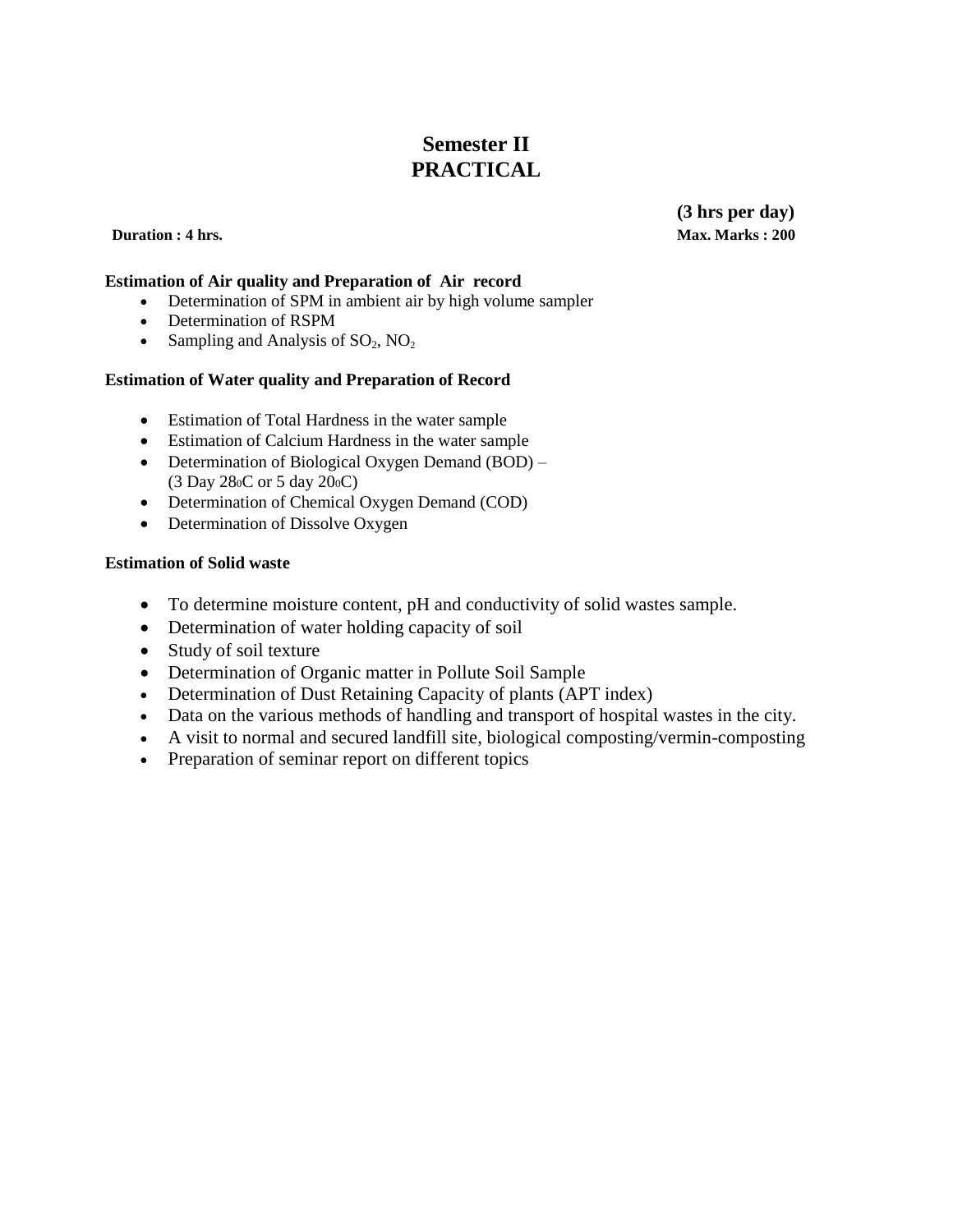### **PAPER I (301) : INSTRUMENTATION FOR ENVIRONMENTAL MONITORING AND ANALYSIS**

**Duration : 3 hrs.** Max. Marks : 70

**Note: There will be two parts in end semester theory paper.** 

**Part A of the paper shall contain seven short answer questions of 14 marks. Each question will carry two marks for correct answer.** 

**Part B of the paper will consist four questions one question from each unit with internal choice. Each question will carry 14 marks.**

#### **UNIT-I**

**Sampling Methods**: Sampling methodologies for Air, Water, Soil Noise. Sampling protocols- Selection of sites, Time and frequency for sampling. Preservation, Storage and Handling of samples.

#### **UNIT-II**

**Analytical Instruments:** Principles, working and applications of High volume sampler, Respirable Sampler, Impactors, Cyclones, Particle Size Analyser, Gas Analysers, Spectrophotometer (UV-Visible), Flame Photometer, Atomic Absorption spectrophotometer (AAS).

#### **UNIT-III**

**Chromatographs:** Principles, working and applications of Gas Chromatograph (GC), HPLC, Ion chromatograph.

#### **UNIT-IV**

**Radiation Detectors and Monitors:** Principles and working of radiation detectors- gas filled, scintillation(inorganic and organic) and semiconductor. Principles and working of Alpha Counter, Beta Counter, Gamma-ray Spectrometer, Liquid scintillation Counter, Beta-Gamma survey meters, Alpha, Beta and Gamma contamination Monitors.

## Reference Books

Baird, C. and Cann, M. Environmental Chemistry. W.H. Freeman and Company 2008. Chatwal, G. R., and Anand, S. K. Instrumental Methods of Chemical Analysis. Himalaya Publishing House, Delhi. 2007.

De, A.K. Environmental Chemistry, New Age International, New Delhi. 2000.

Keith, L. H. Principles of Environmental Sampling. American Chemical Society.1988.

Murphy, W.J. Analytical Chemistry, American Chemical Society, USA. 1977

Reeve, R. Introduction to Environmental Analysis. John Willey & Sns.2002.

Shukla, S. K. and Srivastava, P. R. Methodology of Environmental monitoring and Assessment. Commonwealth Publishers.1992.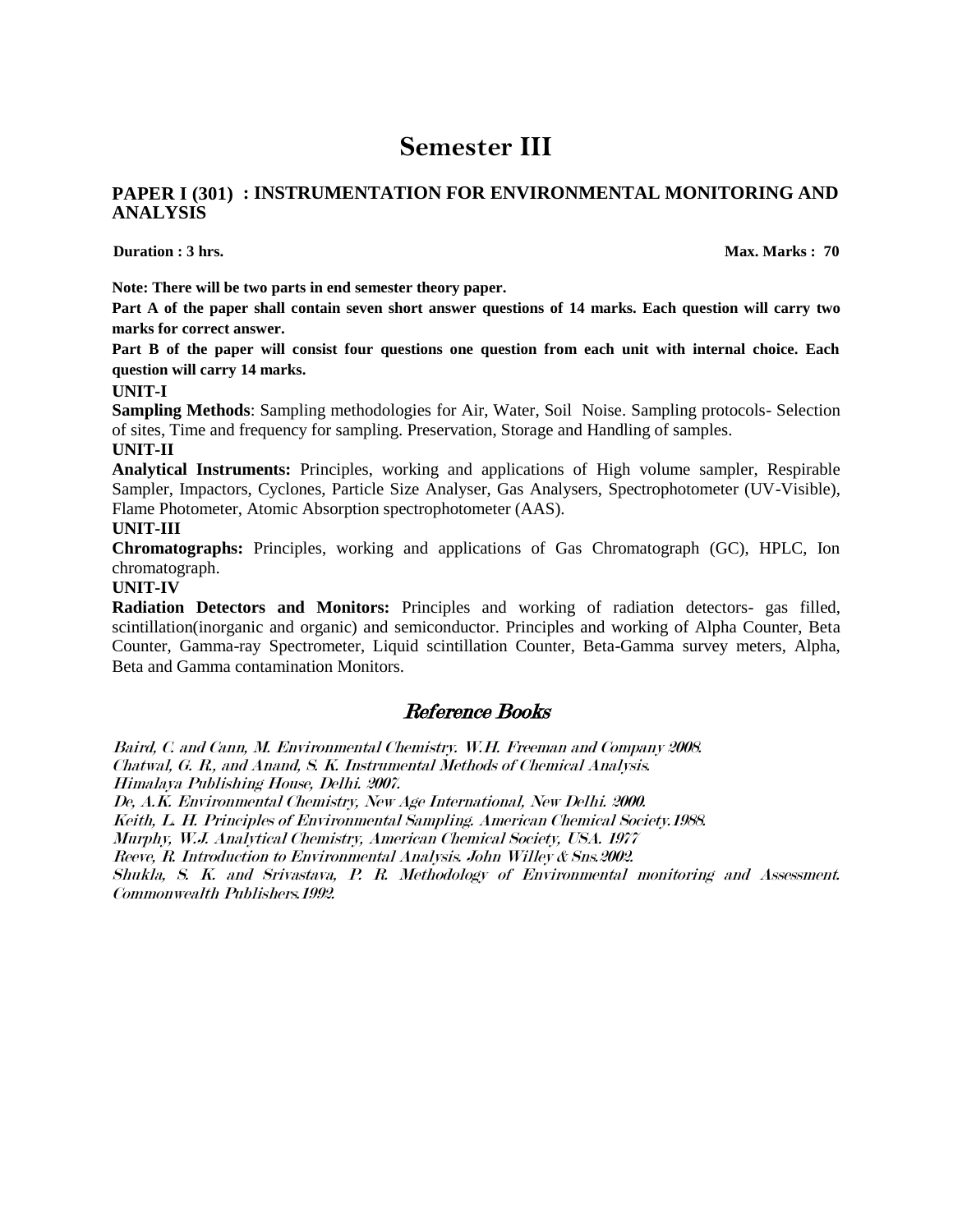## **PAPER II (302) : ENVIRONMENTAL BIOREMEDIATION PROCESS AND TECHNOLOGY**

**Duration : 3 hrs.** Max. Marks : 70

**Note: There will be two parts in end semester theory paper.** 

**Part A of the paper shall contain seven short answer questions of 14 marks. Each question will carry two marks for correct answer.** 

**Part B of the paper will consist four questions one question from each unit with internal choice. Each question will carry 14 marks.** 

#### **UNIT-I**

Basic Concept of bacteria, fungi, algae, Protozoa and viruses. Use of microorganisms in bioremediation of soil and oil spills.

Bio - fertilizers, Rhizobium, Azotobactor, Nitrogen fixation, vermitechnology and vermicomposting.

Xenobiotics, biodegradation of harmful (toxic) organic pollutants-pesticides, herbicides, chloroaromatic and benzene.

#### **UNIT-II**

Xenobiotics, Integrated treatment system for biodegradation of Polychlorinated biphenyls (PCBs) PCB treatment process and design, Enzymes contributing to industrial sustainable development. Starch processing, detergents, textile, leather, pulp and paper manufacture, Industrial ecology

#### **UNIT – III**

Biodegradation of halogenated hydrocarbons; polycyclic aromatic hydrogen; Pesticides and Detergents. Applications of microbes in removal of heavy metals and other contaminants from water and soil. **UNIT-IV** 

**Biotechnology for Management of Resources:** Role of environmental biotechnology in management of resources; Reclamation of wasteland; Biomass production; Biogas and biofuel production, Microorganisms in mineral and energy recovery, Nanotechnology for control of pollution.

## Reference Books

Evano, G.H. and Furlong, J.C. Environmental Biotechnology – Theory and Application. John Wiley and Sons, USA. 2004.

Jjemba, P.K. Environmental Microbiology – Theory and Application. Science Pub. Inc., USA. 2004.

Olguin, C. J., Sanchez, G., Hernandez. E. Environmental Biotechnology and Cleaner Bioprocesses. Taylor & Francis.2000.

Pepper, I.L. and Gerba, C.P. Environmental Microbiology - Laboratory Manual. Elsevier, USA. 2005.

Ratledge, C. and Kristiansen, B. Basic Biotechnology. 2nd ed. Cambridge University Press, Cambridge, UK. 2002.

Rittman, B. and McCarty, P. L. Environmental Biotechnology: Principles and Applications. 2nd edition. Tata McGraw-Hill, USA. 2000.

Rittmann, B.E. and McCarty, P.L. *Environmental Biotechnology – Theory and Application*. McGraw Hill, USA. 2001.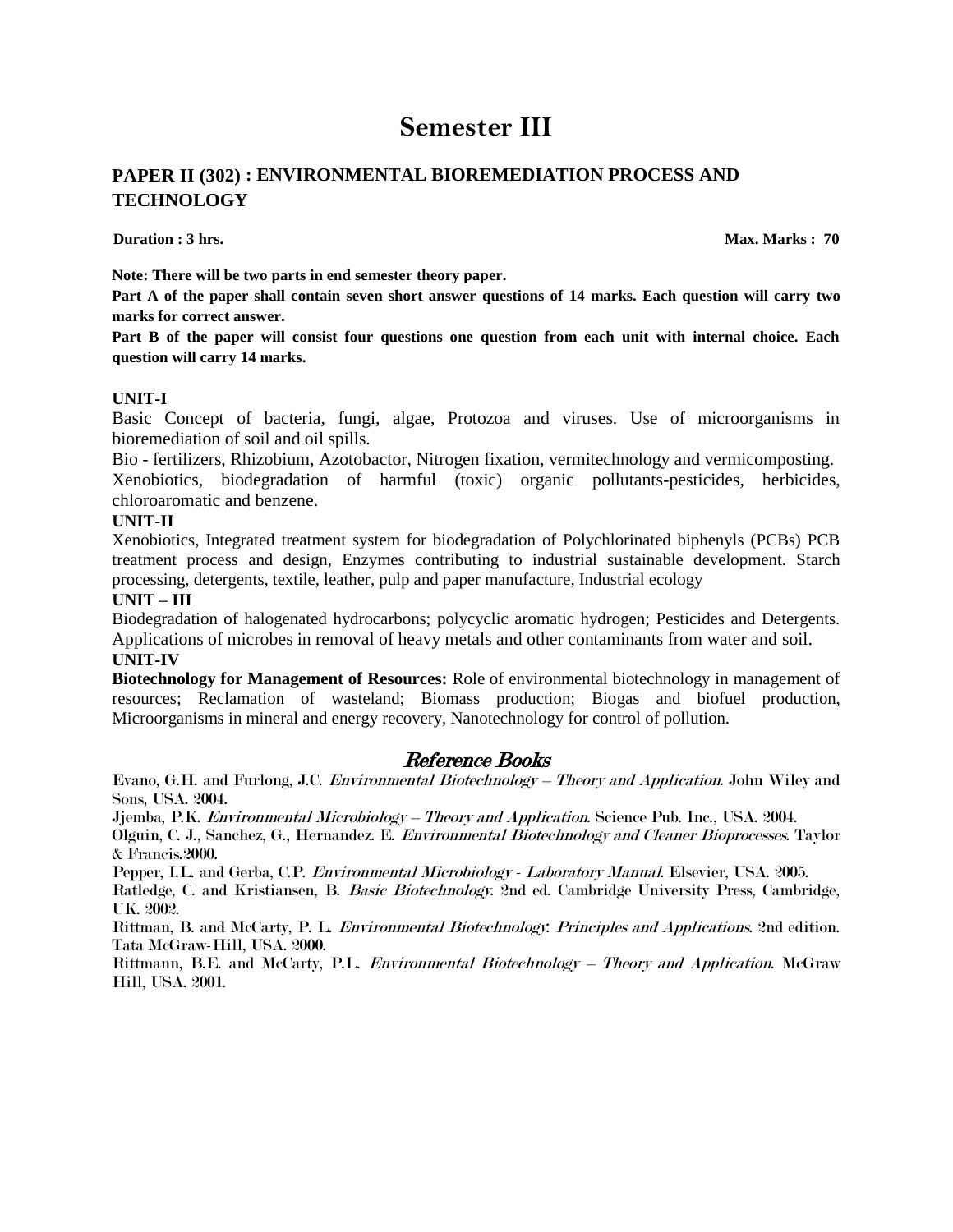## **PAPER III (303): POLLUTION CONTROL TECHNOLOGY**

**Duration : 3 hrs.** Max. Marks : 70

**Note: There will be two parts in end semester theory paper.** 

**Part A of the paper shall contain seven short answer questions of 14 marks. Each question will carry two marks for correct answer.** 

**Part B of the paper will consist four questions one question from each unit with internal choice. Each question will carry 14 marks.** 

#### **UNIT-I**

**Air Pollution Control**: Air quality. Stack emission monitoring. Air Quality Monitoring Programme. Preliminary information required for planning an air quality survey; Control of air pollutants: General methods of control of Gaseous pollutants- scrubbers, condensers, control equipment for particulate matter-gravity settling chambers, cyclone, fabric filters, electrostatic precipitators, Hybrid Filter (Combination of ESP and Bag House).

#### **UNIT-II**

**Control Technology for Drinking Water:** Treatment for Clean Water: Water Treatment Plant Procedures, flocculation, settling, filtration, reverse sand filter, cleaning, chlorination, chemical oxidation, Reverse osmosis, Ultra filtration; Water quality standards.

#### **UNIT-III**

**Industrial Effluent Treatment**: Pre-treatment, Primary- secondary and tertiary treatment methods; physical, chemical and biological methods of treatment Trickling filters, rotatory biological contactors. **UNIT-IV** 

**Hazardous Waste treatment:-** Classification, nature and characteristics of hazardous waste, techniques of hazardous waste treatment, disposal of hazardous waste.

## Reference Books

Air Pollution Control Engineering, Ed. Noel De Nevers, McGraw-Hill International Editions, 2000, ISBN 0-07-116207-0.

Air Quality Management, Issues in Environmental Science & Technology –Pub-8, Eds. K.E. Hester and R.M. Harrison, The Royal Society of Chmistry, Uk, 1997. 18

APHA, Standard Methods of Analysis for Water and Waste Water, American Public Health Association Publication, 2004.

Bhargava, S. K. Practical Methods for Water and Air Pollution Monitoring, New Age International Pub., New Delhi. 2008.

Bhatia, S.C. Textbook of Air Pollution and Its Control. Atlantic Pub., New Delhi. 2007.

Clarke, Andrew G. Industrial Air Pollution Monitoring, Gaseous and Particulate Emissions, Springer. 2008.

Evans, G. Biowaste and Biological Waste Treatment. James and James (Science Publishers) Ltd, U.K. 2005.

Gurnham, C. F. Principle of Industrial Waste Treatment. John Wiley & Sons Inc, New York. 2004.

Hammer, M.J. and Hammer Jr, M.J. Water and Wastewater Technology. 3rd ed. Prentice Hall of India. 2000.

Kumar, R and Singh, R.N. Municipal Water and Wastewater Treatment. Capitol Pub. Co., New Delhi. 2006.

Ray, T.K. Air Pollution Control in Industries. Tech Books International, New Delhi (2 volumes). 2006.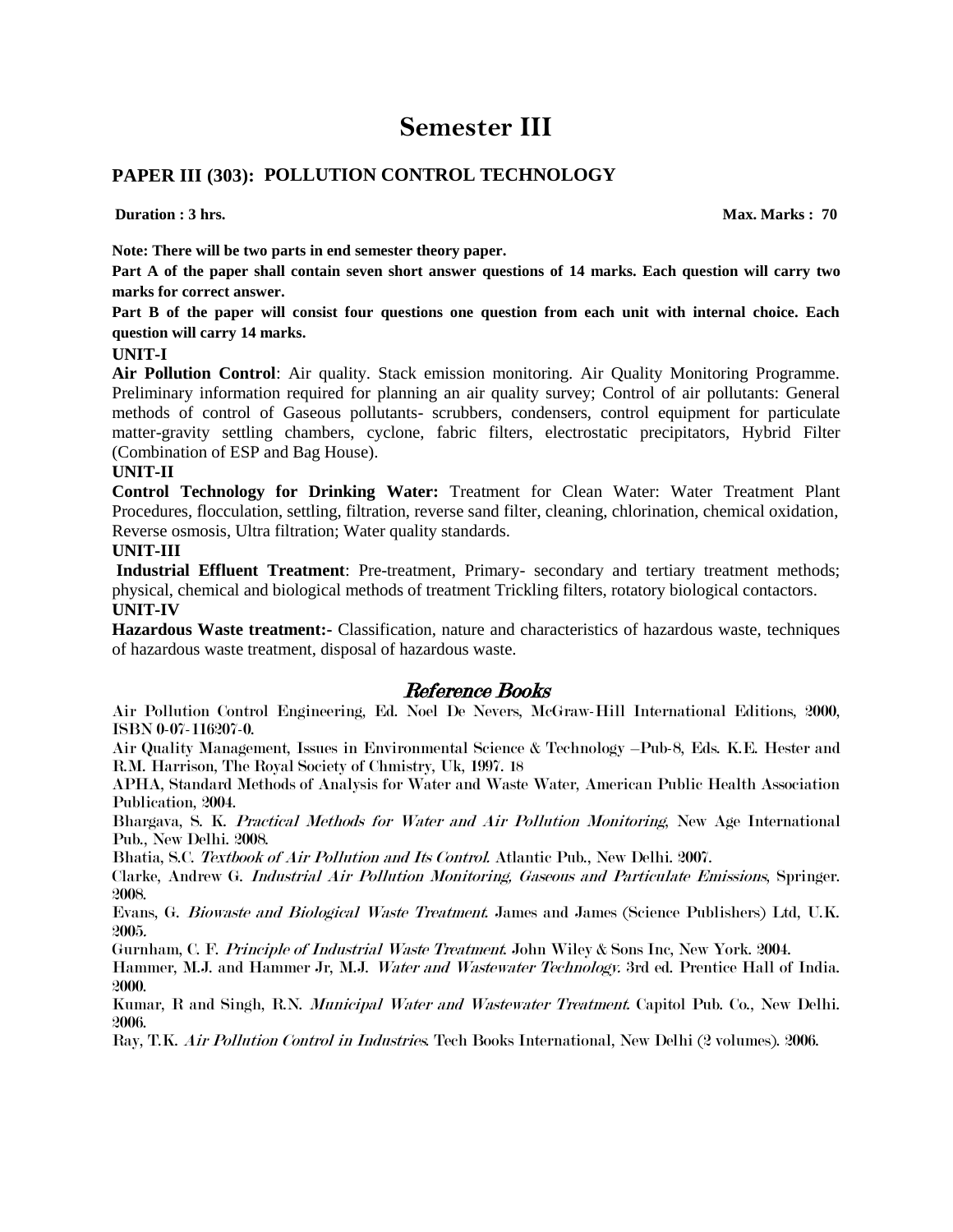## **PAPER IV(304): STATISTICS, ENVIRONMENTAL MODELING AND RESEARCH METHODOLOGY**

**Duration : 3 hrs.** Max. Marks : 70

**Note: There will be two parts in end semester theory paper.** 

**Part A of the paper shall contain seven short answer questions of 14 marks. Each question will carry two marks for correct answer.** 

**Part B of the paper will consist four questions one question from each unit with internal choice. Each question will carry 14 marks.** 

#### **UNIT-I**

**Statistical Analysis:** Sampling, Data collection and recording. Central tendency – concept; arithmetic mean, mode, median for ungrouped and grouped data. Measures of dispersion: absolute and relative measures; range, standard deviation (grouped and ungrouped data), variance, quartile deviation, coefficient of variability. Skewness, Kurtosis; Probability - normal, poisson and binomial

#### **UNIT-II**

**Probability and Tests of Significance:** Statistical Methods: Hypothesis testing, significance and correlation. Correlation. Linear models and regressions. Pearson and other correlation coefficients. \ Distribution- Normal, t and chi square test.

#### **UNIT-III**

**Environmental Model Approaches:** Approaches to development of models; linear simple and multiple regression models; models of population growth and interactions: Lotka-Volterra model, Point source stream pollution model, Box model, Gaussian plume model.

#### **UNIT-IV**

Research Methodology: Basic principles of research design, execution and reporting; Concept of research articles, research papers, reviews, scientific popular articles

## Reference Books

Bailey, N.T.J. Statistical Methods in Biology. 3rd ed. Cambridge University Press, Cambridge, UK. 1994. Banerjee, P.K.. Introduction to Biostatistics. S. Chand and Co., New Delhi. 2004.

Central Statistical Organization. Compendium of Environmental Statistics India 2003. Ministry of Statistics & Programme implementation. GOI, New Delhi

Gardiner, W. P. Statistics for biosciences. Prentice hall, Hamel Hempstead.1997.

Gerstman, B.B. Basic Biostatics – Statistics for Public Health Practice. Janes and Bartlett Pub., U.K. 2008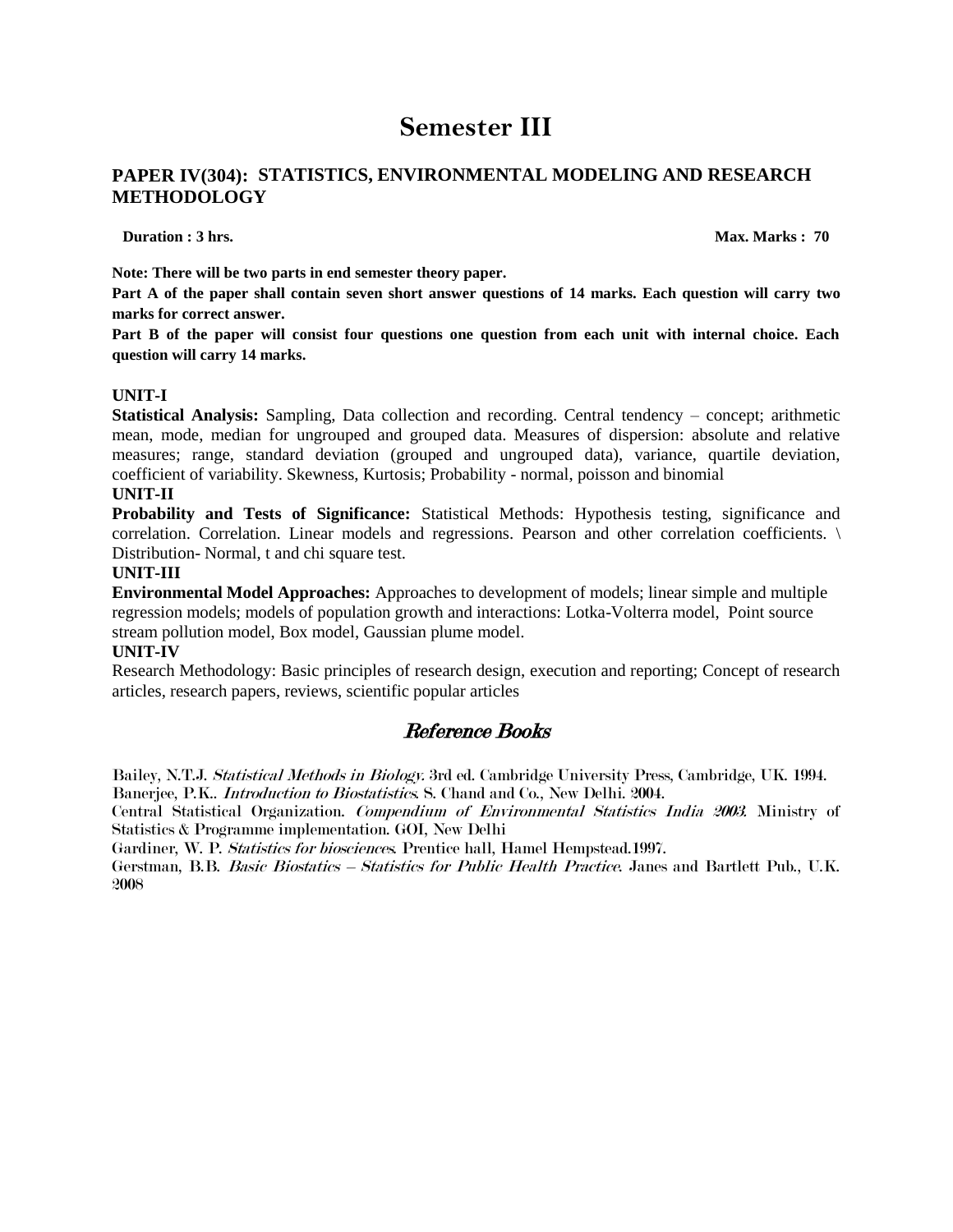## **PRACTICAL**

## **Duration : 4 hrs.** Max. Marks : 200

## **Statistics and Research Methodology**

- Calculation of mean, mode, median, standard error, standard deviation.
- Regression analysis and application of statistical tests in environmental problems.
- Use of Chi-square, F-test and t- test.
- Calculation of Coefficient of Correlation.
- Study of rainwater harvesting structure.
- Survey of market for environmental sound products (eco-labeling)
- Visit to a Cement Industry to know about CDM it has followed.
- Preparation of Synopsis on different topics
- Visit to a national park/any-natural habitat/sanctuary and report preparation for the same

**(3 hrs per day)**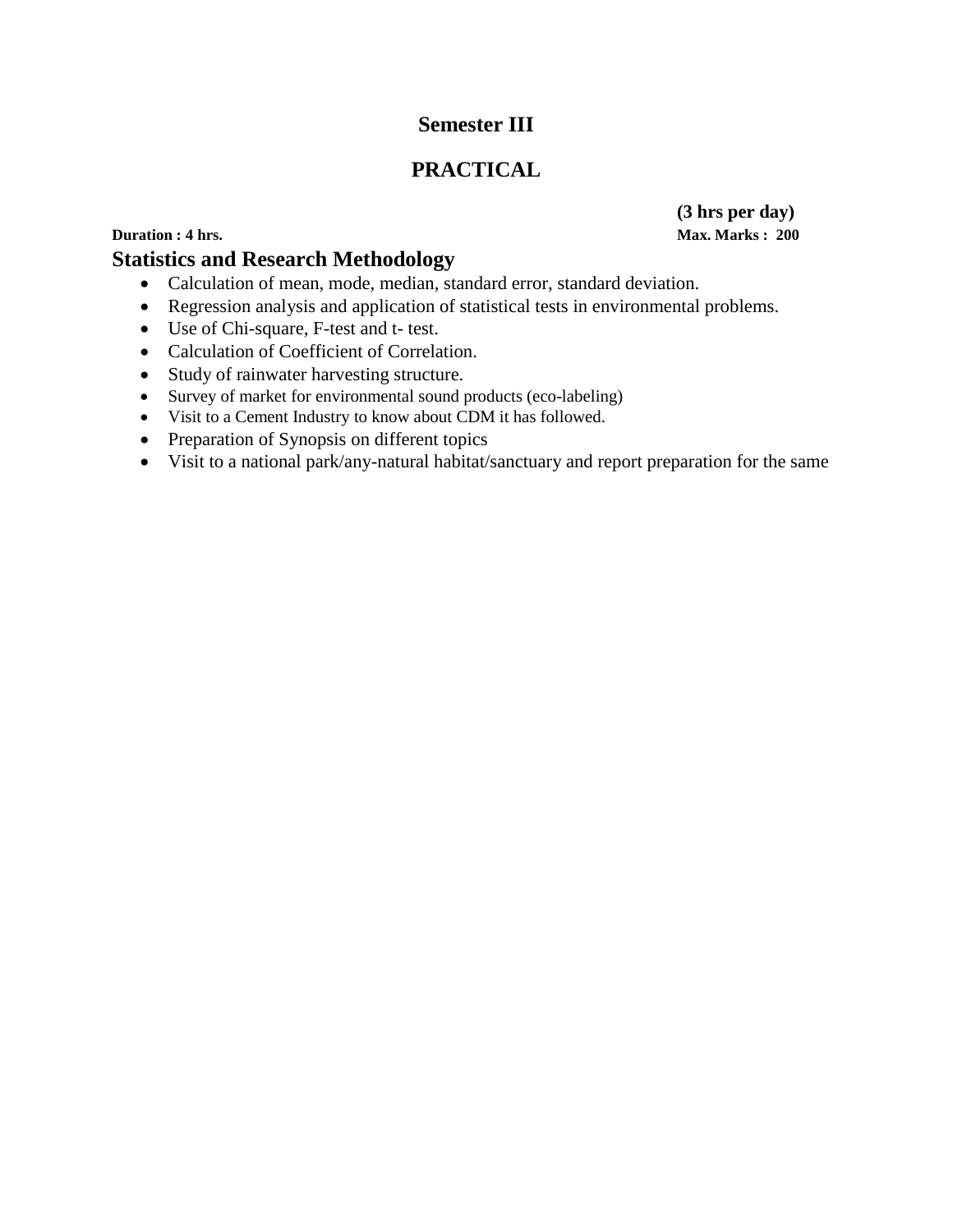## **PAPER I(401): ENVIRONMENTAL IMPACT ASSESSMENT**

**Duration : 3 hrs.** Max. Marks : 70

**Note: There will be two parts in end semester theory paper.** 

**Part A of the paper shall contain seven short answer questions of 14 marks. Each question will carry two marks for correct answer.** 

**Part B of the paper will consist four questions one question from each unit with internal choice. Each question will carry 14 marks.** 

### **UNIT-I**

**Overview of EIA**; Objectives and development of EIA. Benefits of EIA, Indian directions of EIA**.** Rapid and comprehensive EIA perspectives. Sources and collection of data for EIA.

#### **UNIT-II**

**EIA Methodology**: Outline of EIA process, Screening, Scoping, Purpose of scoping, impact implications, Baseline studies and superimposition of projected plant emission impacts, checklist, matrices, Overlays and Geographical Information System, Impact analysis and Predictions, Environmental Impact Statement [EIS]; Public hearing as part of EIA.

### **UNIT-III**

**Environmental Management and ISO Certification:** Environmental Management Systems (EMS), ISO 14000 (EMS). Components of Environmental Management System-Objectives, Policies, Implementation and Review. Life Cycle Analysis –LCA.

#### **UNIT-IV**

**Public Participation**: Social impact assessment (SIA), Strategic Environmental Assessment (SEA), Public involvement, Public Hearing compulsion, restoration and rehabilitation methodologies, Mitigation criteria, Project modification, Post project analysis.

## Reference Books

Anjaneyulu, Y. and Manickam, V. Environmental Impact Assessment Methodologies. B.S. Publications.2002.

Boland, R.G.A. (Ed) Environmental Management Training. Sterling Publishers Pvt. Ltd. New Delhi, 1993.

Canter, L. Environmental Impact Assessment.2nd Edition. McGraw-hill Book Company, New York.1996. Cutter, S.L.. Environmental Risks and Hazards. Prentice Hall of India, New Delhi. 1999.

Glasson, J. Therivel, R. and Chadwick, A.. Introduction to Environmental Impact Assessment. Routledge, London. 2006.

Kulkarni, V. and Ramachandra, T.V.. Environmental Management. Capitol Pub. Co., New Delhi. 2006. Morris, P. and Therivel R. (Eds) Methods of Environmental Impact Assessment. 2nd Edition, Spon Press London. 2001.

Paliwal, U.L. Environment Audit. Indus Valley Publications. Jaipur2002

Petts, J. Handbook of Environmental Impact Assessment- Volume 1 and 2. Blackwell 28 Publishers, UK 2005.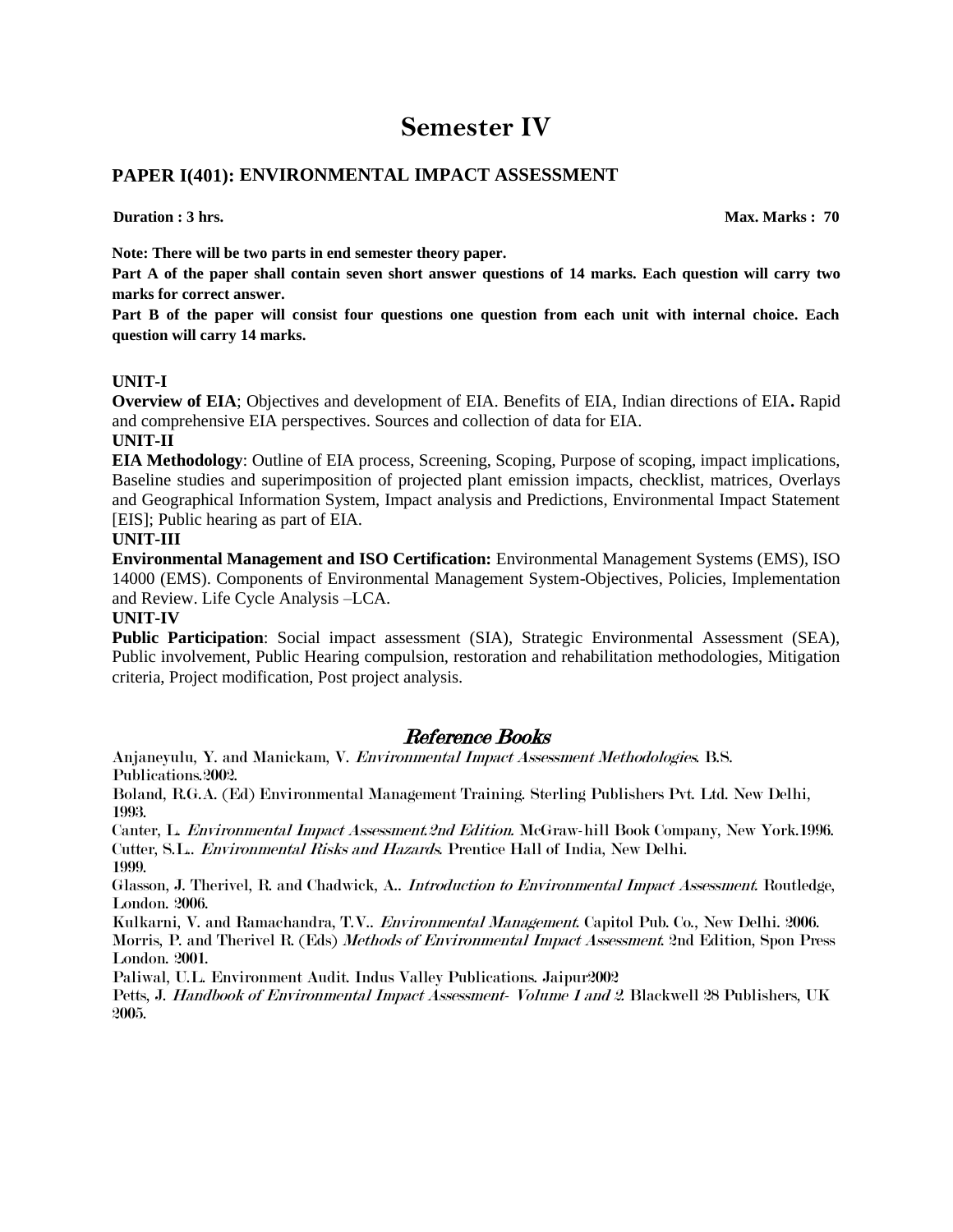## **PAPER II(402): ENVIRONMENTAL CLEARANCE AND ENVIRONMENTAL AUDIT**

**Duration : 3 hrs.** Max. Marks : 70

**Note: There will be two parts in end semester theory paper.** 

**Part A of the paper shall contain seven short answer questions of 14 marks. Each question will carry two marks for correct answer.** 

**Part B of the paper will consist four questions one question from each unit with internal choice. Each question will carry 14 marks.** 

### **UNIT-I**

**EIA Notification**: EIA in Indian context, EIA Notification 2006, Prior environmental clearance requirements, EIA authority - State and Central government, Committees for Environmental Clearance, Application for EC, Form 1- contents. Categorization of projects, list of projects, activity, financial overlays, conditions and specifications.

## **UNIT-II**

**Project types**: General idea, categorization criteria important considerations/features developmental projects - mining, cement industry, thermal power, pulp and paper industry, Road /highway construction.

### **UNIT-III**

**Reports for Environmental Clearance**: Generic structure of environmental impact assessment document – Executive summary of Project, Introduction, Project description, Project benefits, Policy legal and administrative framework, EIA methodology, Description of Environment, prediction of environmental impacts, evaluation of impacts, Environmental impact statement (EIS), Impact evaluation, Environmental Management Plan (EMP),

### **UNIT-IV**

**Environmental audit**- objectives, frequency and criteria audit team, Environmental appraisal, accounting and environmental audit. Environmental guidelines for sitting of industry

## Reference Books

Bose, S. and Parekh, A. The Environment Audit:-Holy Grail or Essential Management Tool. The Management Accountant.1994.

Corello, V. T., Mumpower, J. L., Stallen, P. J. M., Uppuluri, V. R. R. Environmental Impact Assessment, Technology assessment and Risk Analysis. Springer-Verlag Berlin Heidelberg.1985.

Glasson, J. Therivel, R. and Chadwick, A.. *Introduction to Environmental Impact Assessment.* Routledge, London. 2006

GOI – Ministry of MoEF Gazette Notification under sub-rule (3) of Rule 5 of Environment (Protection) Rules. 2006.

Morris, P. and Therivel R. (Eds) *Methods of Environmental Impact Assessment*. 2nd Edition, Spon Press London. 2001.

Petts, J. Handbook of Environmental Impact Assessment- Volume 1 and 2. Blackwell Publishers, UK 2005.

Rajaraman, N. Environment Audit. The Management Accountant.1997. 29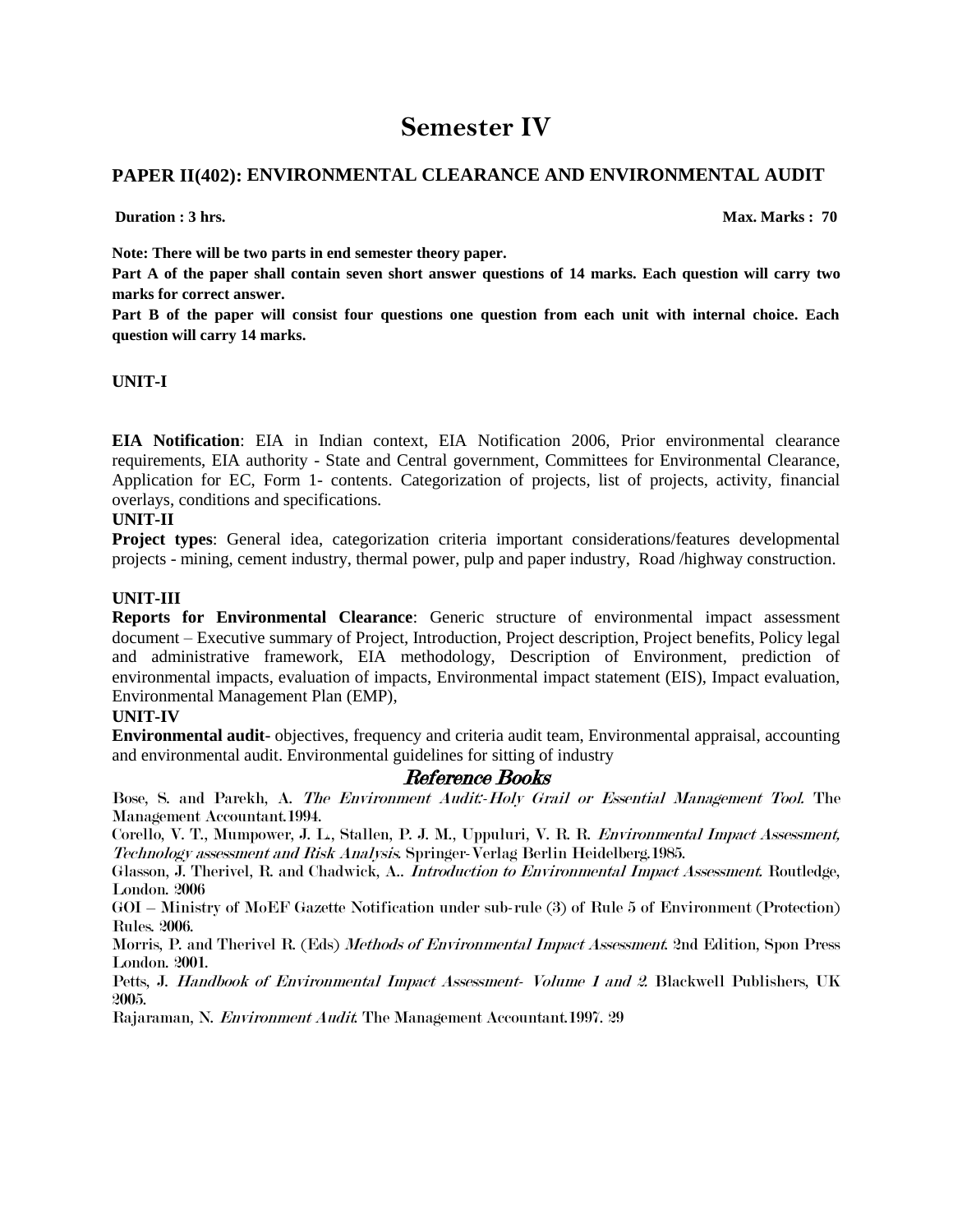## **PAPER III (403): REMOTE SENSING AND GIS FOR ENVIRONMENTAL SCIENCE Duration: 3** hrs. Max. Marks: 70

**Note: There will be two parts in end semester theory paper.** 

**Part A of the paper shall contain seven short answer questions of 14 marks. Each question will carry two marks for correct answer.** 

**Part B of the paper will consist four questions one question from each unit with internal choice. Each question will carry 14 marks.** 

### **UNIT-I**

**Fundamentals of Remote sensing:** Principles of remote sensing (Optical/Microwave) - principles of Aerial photography, Imaging systems, satellites, sensors, data generation. History of remote sensing. Hyper spectral remote sensing.

#### **UNIT-II**

**Image Interpretation**: Principles of image interpretation, visual image interpretation. Digital image processing- Image enhancement, image rectification, image classification techniques and Accuracy assessment.

### **UNIT-III**

**Applications of remote sensing**: Remote sensing based land use/land cover mapping, remote sensing of vegetation-spectral characters of vegetation, remote sensing of biodiversity applications, remote sensing for climate change studies, remote sensing for flood mapping,

#### **UNIT – IV**

**GIS system**: GIS concepts. Basic concepts of cartography. Data structures - vector and raster data. Data inputting, Data storage, Data editing.

## *Reference Books*

George Joseph, *Fundamentals of remote sensing*, Universities press (India) Pvt Ltd., Hyderabad, 2003 Jenson, J.R. *Introductory Digital Image Processing*: Prentice Hall Series, 1996.

Jensen, J.R., *Remote Sensing of the Environment – An Earth Resources Perspectiv*, Pearson Education, Inc. (Singapore) Pvt. Ltd., Indian edition, Delhi, 2000.

Lillesand, Thomas M. and Kiefer, Ralph, W., *Remote Sensing and Image Interpretation,* John Wiley and Sons, New York, 2000.

Michael N. Demers. *Fundamentals of Geographical Information Systems.* John Wiley & Sons, Inc. 2008. 20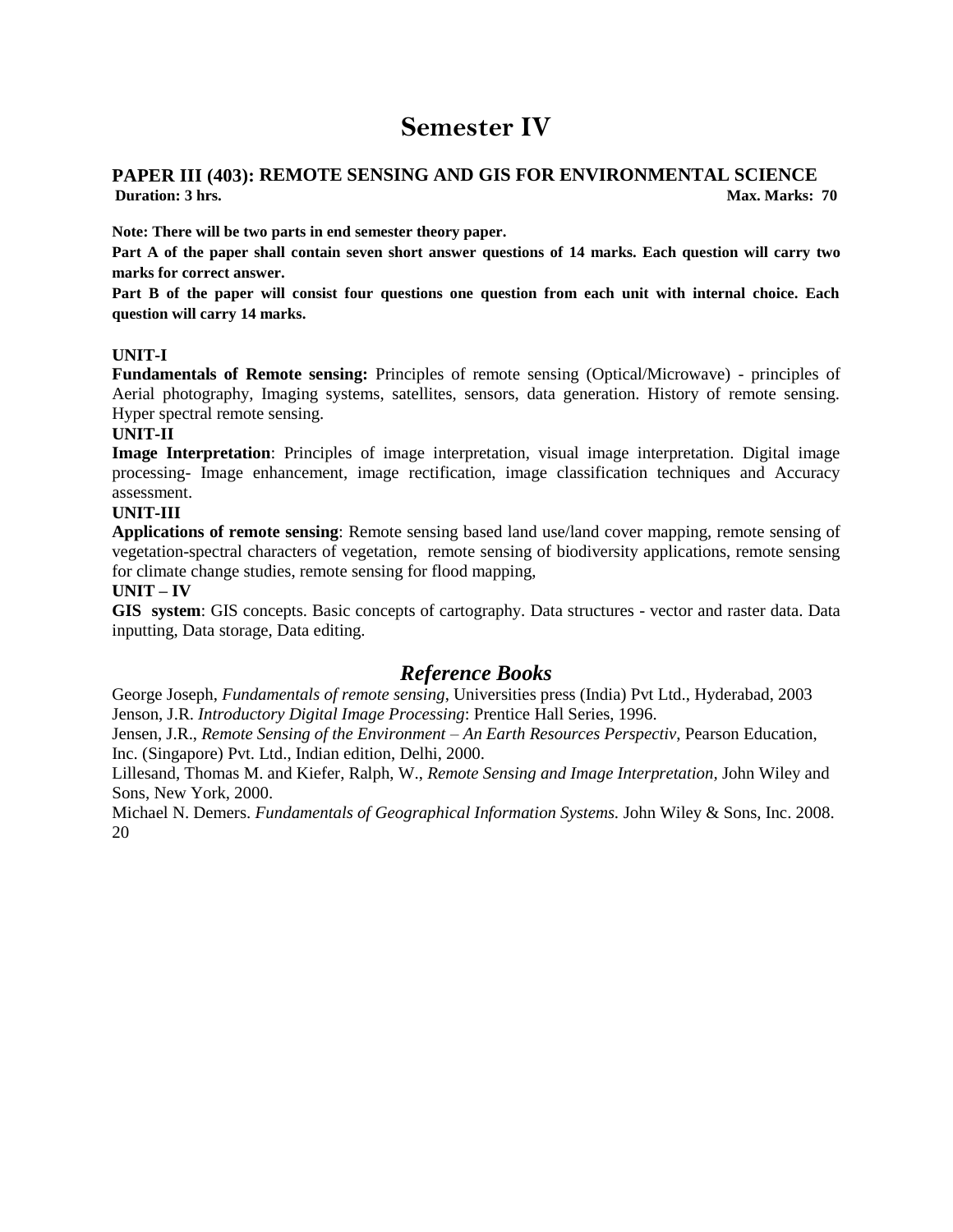## **PAPER IV (404): ENERGY AND ENVIRONMENT**

**Duration : 3 hrs.** Max. Marks : 70

**Note: There will be two parts in end semester theory paper.** 

**Part A of the paper shall contain seven short answer questions of 14 marks. Each question will carry two marks for correct answer.**

**Part B of the paper will consist four questions one question from each unit with internal choice. Each question will carry 14 marks.** 

#### **UNIT-I**

**Non-renewable Sources of Energy:** Fossil fuels-classification, composition, physico-chemical characteristic and energy content of coal, petroleum and natural gas. Gross-calorific value and Netcalorific value. Mining and uses of coal, oil and natural gas. Environmental impact of extraction, processing and smelting of minerals, recycling and recovery of resources.

#### **UNIT-II**

**Renewable Sources of Energy**: Solar energy- Sun as a source of energy; solar radiation and its spectral characteristics, Harnessing of solar energy, Solar collectors, solar heaters, dryers, photovoltaic, solar ponds: Wind energy- harnessing of wind energy, wind mill; Generation of hydropower, tidal energy, ocean thermal energy conversion; Geothermal energy, Magneto-hydrodynamic power; Bio-energyenergy from biomass and biogas, anaerobic digestion.

#### **UNIT-III**

**Nuclear energy:** Fission and fusion, Nuclear fuels – mining and processing of Uranium, concentration, Nuclear reators, Radioactive Waste Disposal -Concentration and Containment at Storage Site including at deep underground facilities , Delay for Decay of short lived radio nuclides, Dilution & Dispersion of residual waste; Bioaccumulation, Impact on environment.

### **UNIT-IV**

**Environmental implications:** Environmental implications of energy use; energy use pattern in India and the world, Renewable energy potential in India, emissions of CO2 in developed and developing countries including India, Impact of large scale exploitation of solar, wind, hydro and other renewable energy sources.

### *Reference Books*

Andrew R.W., Jackson & Julie M. Jackson, Environmental Science – The Natural Environment and Human Impact, Addison Wesley Longman Limited, 1996. 12

Carless, Jennifer, Renewable Energy : A Concise Guide to Green Alternative, Walker, New York, 1993 Ebbing, D.D., General Chemistry, (International 4th Edition) MA : Houghton Mifflin, Boston, 1993. Eisenbud, M.. , Environmental Radioactivity, Academic Press, Orlando, USA,1987.

Flowler, John M., Energy and the Environment, 2nd Edition, McGraw Hill, New York, 1984.

Santra, S.C. Environmental Science, 2nd Edition, New Central Book Agency (P) Ltd, Kolkata, India, 2005.

United Nations Scientific Committee on Effects of Atomic Radiation Report 2000, New York, USA, 2000. Weast R.C., Handbook of Chemistry and Physics, CRC Press, 1994.

Rao, P. S. and Rao, P. M. *Environmental Management and Audit*. Deep and Deep Publications. 2000. Raymond, A. B. and Fenn, D. H. The Corporate Social Audit. Russell Sage Foundation New York.1992.